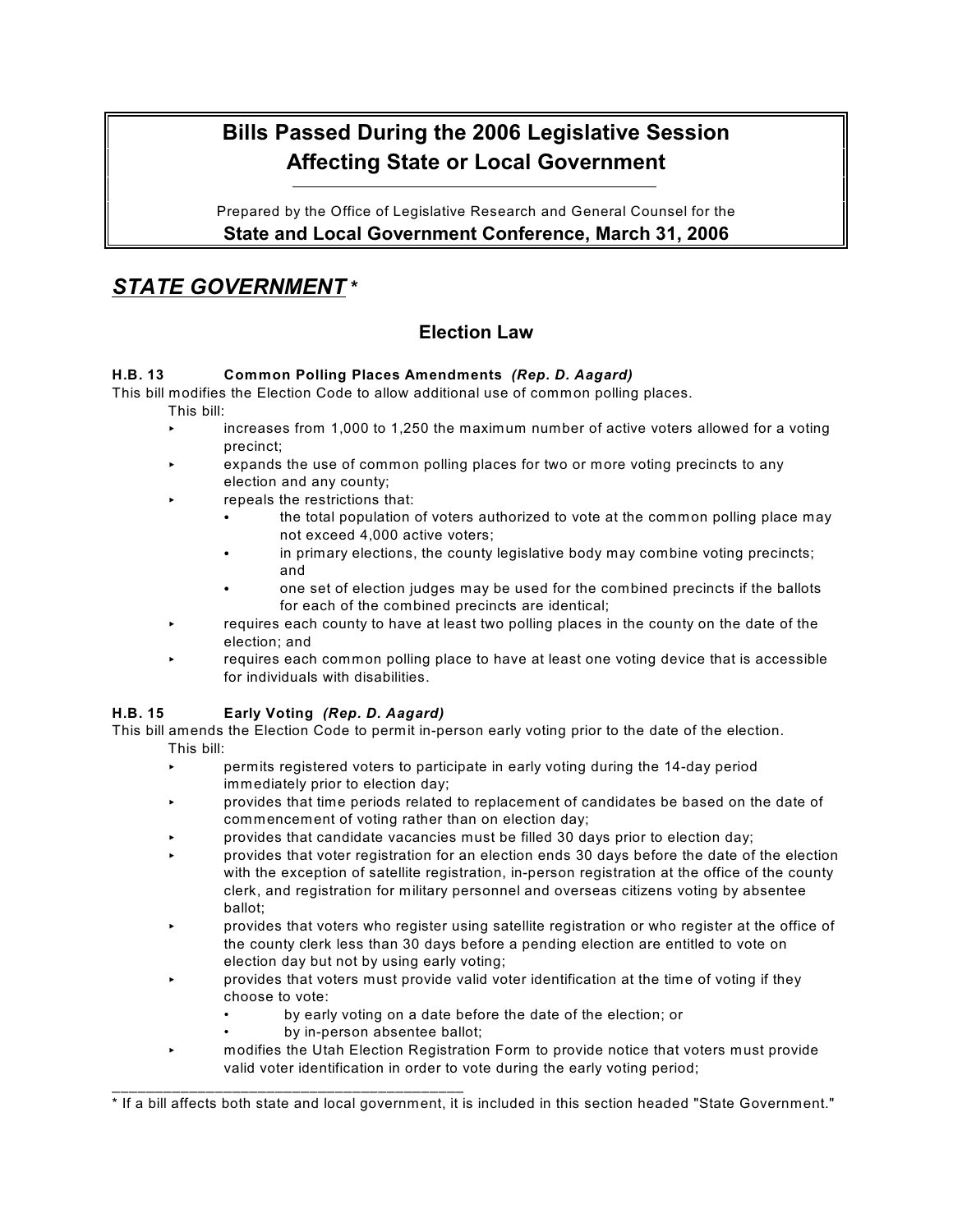- < provides definitions of documents that are acceptable as valid voter identification;
- < provides that party affiliation may not be changed during the period beginning after the voter registration deadline for a regular primary election and continuing through the date of the regular primary election;
- < modifies language relating to processing of voter registration forms to comply with the 30 day voter registration deadline;
- < modifies the dates for satellite voter registration to comply with the 30-day voter registration deadline:
- < modifies the dates provided in the voter registration notice to comply with the 30-day voter registration deadline;
- < clarifies absentee ballot filing deadlines for overseas and military voters;
- < modifies the application due date for overseas absentee voters to match the existing deadline for other absentee votes;
- requires poll workers to record the type of identification provided by the voter at the time of voting in all cases where a provisional ballot is issued;
- requires poll workers to issue a voter a provisional ballot when the poll worker determines that the voter has not presented sufficient identification;
- provides for the hours and locations of early voting;
- requires that at least 10% of the voting devices at each early voting polling place be accessible for individuals with disabilities;
- < provides requirements for posting notice of early voting hours and locations;
- < modifies the format of the official register to accommodate identification requirements;
- requires the poll worker to update voting history records during early voting;
- requires write-in candidates to file a declaration of candidacy no later than 30 days before the date of the election; and
- defines terms.

#### **H.B. 67 Military and Overseas Citizens Absentee Voter Amendments** *(Rep. S. Urquhart)*

This bill modifies the Election Code by amending provisions for registration and voting by certain military and overseas citizen voters.

This bill:

- < allows military and overseas voters who are currently deployed in hostile fire zones or areas where mail service is reliable to register, obtain an absentee ballot, and vote through electronic transmission;
- < provides definitions for the federal postcard application form and hostile fire zones;
- requires the eligible voters to file the federal postcard application form no later than 20 days before the day of the election;
- < provides procedures for the electronic transmission and receipt of forms and ballots by the county clerks; and
- $\epsilon$  requires the eligible voters to waive their right to a secret ballot and to affirm that they are currently deployed in a hostile fire zone or other area where the mail service is unreliable.

#### **H.B. 348 Election Code - Electronic Voting Procedures and Requirements** *(Rep. D. Aagard)*

This bill modifies the Election Code to update existing procedures and definitions and to comply with electronic voting equipment requirements.

- provides and modifies definitions;
- removes references requiring the official record to be a printed book;
- removes the requirement to create a posting list;
- < provides for voting procedures when using machine-readable ballot sheets;
- provides for voting procedures when using electronic ballots;
- < provides ballot formatting requirements for straight party ticket selections and write-in candidates;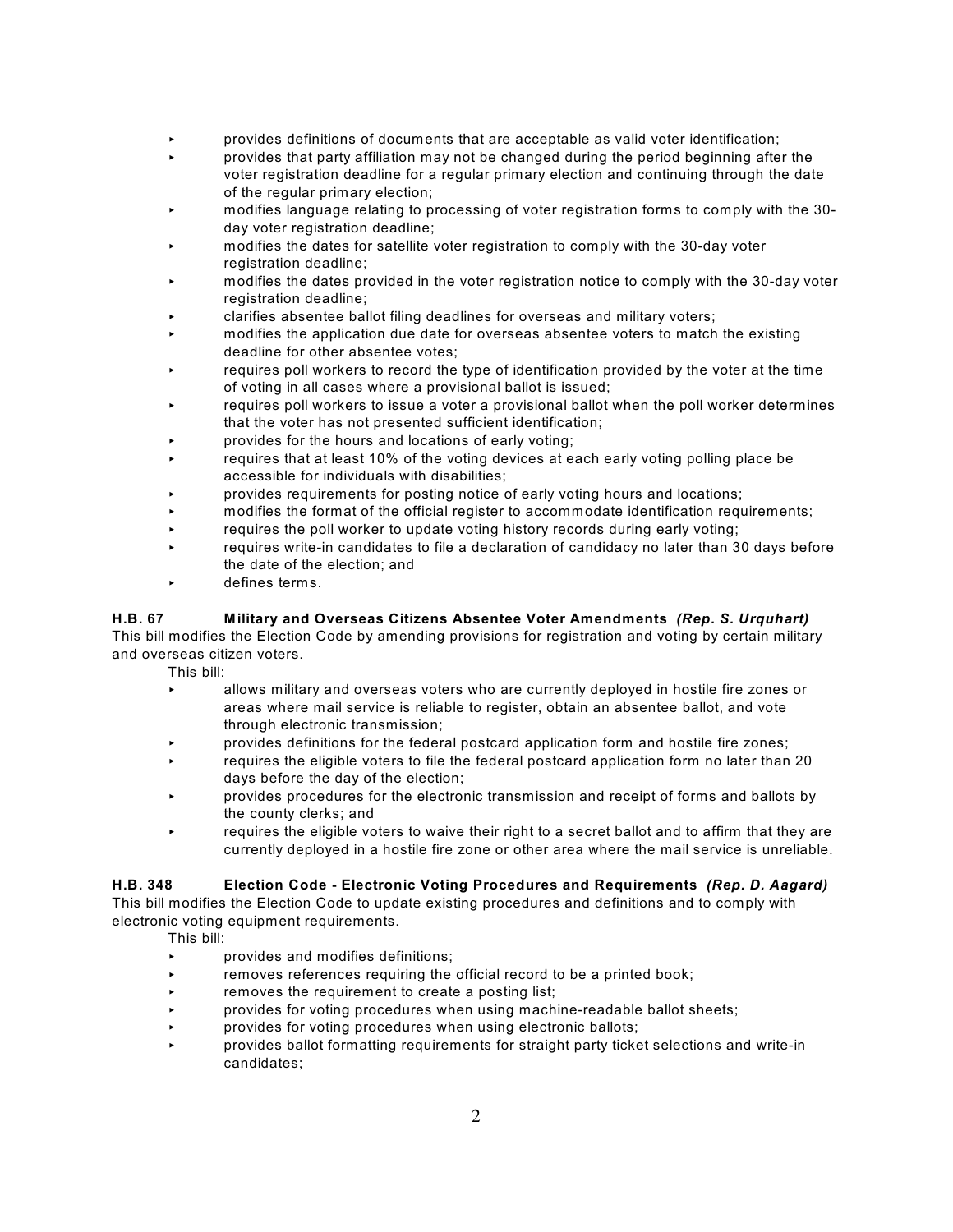- **EXECT:** requires a voter to mark a box or select the name of a write-in candidate in order for a write-in vote to be recorded;
- < modifies formatting requirements for paper ballots to require that all paper ballots contain a check box next to the name of write-in candidates;
- < provides that watchers shall be permitted to observe testing of voting devices and equipment;
- < provides that one or more poll workers shall deliver election returns to the counting center;
- < provides that poll workers delivering election returns shall be paid reasonable compensation for mileage for a round trip rather than a designated sum per mile one way;
- < permits electronic transmission of unofficial poll results to counting centers if security measures are taken;
- < modifies the date for delivery of election returns so returns are always available before the state canvass;
- < modifies formatting and content requirements for the official register;
- < modifies ballot delivery time lines;
- requires election officials to correct or post notice of errors discovered in electronic ballots at each voting booth;
- requires election officials to provide paper ballots and ballot sheets in an amount sufficient to meet voting needs during an election;
- < provides procedures for delivery of voting equipment to polling places and requires that receipts be issued when voting devices are delivered to poll workers;
- requires that voting devices be repaired or substituted if voting devices contain incorrect ballot information, are not functioning properly, appear to have been tampered with, or other similar circumstances;
- < permits the election officer to determine the time that poll workers arrive at the polling place;
- < permits the election officer to designate which poll workers will act as election judges and to designate a presiding judge;
- removes a requirement that election returns must be returned to the election officer by two persons of a different political party;
- < provides a criminal penalty for intentionally or knowingly damaging, modifying, tampering with, or destroying voting devices or equipment;
- < provides ballot formatting requirements and ballot preparation procedures for machinereadable ballot sheets; and
- < provides ballot formatting requirements and ballot preparation procedures for electronic ballots.

#### **S.B. 10 Provisional Ballot Amendments** *(Sen. P. Hellewell)*

This bill amends the provisional ballot requirements under the Election Code.

This bill:

- < provides that a voter whose identity or right to vote is challenged shall be issued a provisional ballot and be permitted to vote;
- **EXECUTE:** removes the procedure requiring an affidavit to be signed in order to obtain a ballot when a voter's identity or right to vote is challenged;
- $\cdot$  removes criminal penalties associated with the affidavit requirement; and
- < provides a criminal penalty for knowingly providing false information when voting using a provisional ballot.

#### **S.B. 11 Election Code Revisions** *(Sen. P. Hellewell)*

This bill amends the Election Code and related provisions to correct technical errors and clarify existing law.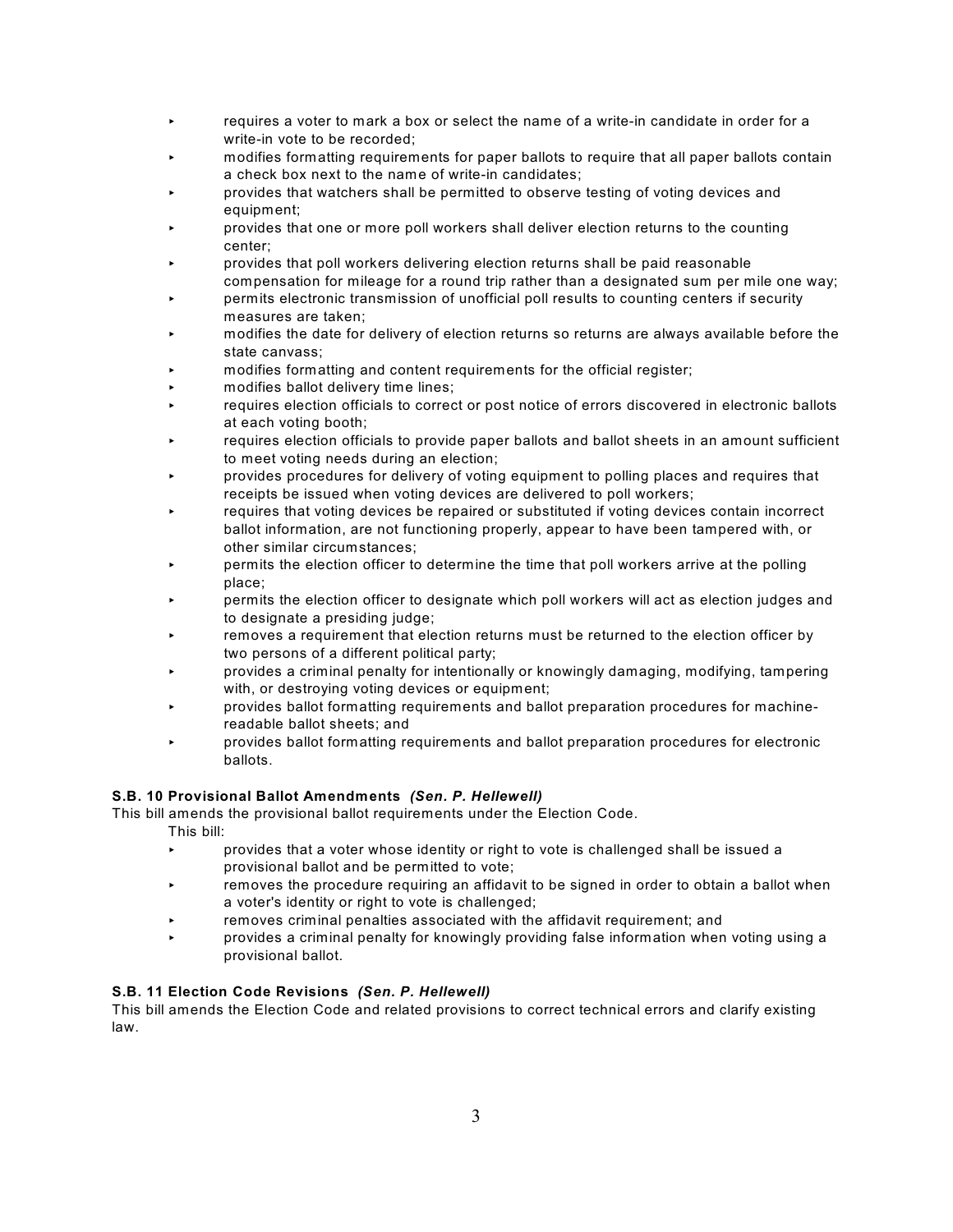This bill:

- removes obsolete terms;
- corrects cross-references;
- < clarifies what information election judges should enter on defective ballot envelopes; and
- < clarifies that certain election filing deadlines should be extended when the deadline falls on a weekend.

#### **1st Sub. S.B. 47 Restoration of Voting Rights Amendments** *(Sen. B. Goodfellow)*

This bill modifies provisions of the Election Code relating to restoration of voting rights.

This bill:

- < provides that the restoration of a convicted felon's right to vote applies to felony convictions in any court of the United States; and
- < provides for the restoration of a convicted felon's right to hold office under certain circumstances.

#### **2nd Sub. S.B. 55 Election Reform** *(Sen. L. A. Mansell)*

This bill modifies the Election Code to provide the option to file a pledge of fair campaign practices and to establish criminal penalties related to issuing false information or improper contributions during campaigns.

This bill:

- < provides that each candidate for public office in the state be presented with a pledge of fair campaign practices;
- < provides that a candidate may voluntarily elect to sign and file the pledge;
- < provides that the pledge is a public document and shall be maintained by the filing officer for a defined period after the election ends;
- requires political action committees and political issues committees to file a yearly statement of organization;
- < requires political action committees and political issues committees to designate and disclose the names of two officers having primar y decision-making authority;
- requires a political action committee or political issues committee to notify the lieutenant governor of a change in a primary officer;
- provides a criminal penalty for:
	- providing false information on a statement of organization for a political action committee or political issues committee or on a notice of change of officer; or
	- accepting a contribution from certain business entities that have failed to register with the lieutenant governor's office; and
- requires business entities that are created just before a general election to file a statement of organization with the lieutenant governor's office before making political contributions.

#### **S.B. 60 Western States Presidential Primary** *(Sen. P. Knudson)*

This bill modifies provisions of the Election Code to permit the Western States Presidential Primary to be held on the first Tuesday in February in a presidential election year.

- < changes the date for the Western States Presidential Primary election in Utah to the first Tuesday in February in a presidential election year;
- < modifies dates for canvassing votes cast in a W estern States Primary;
- modifies the dates for voter registration prior to a Western States Presidential Primary; and
- < modifies the date for filing a declaration of candidacy for a W estern States Presidential Primary.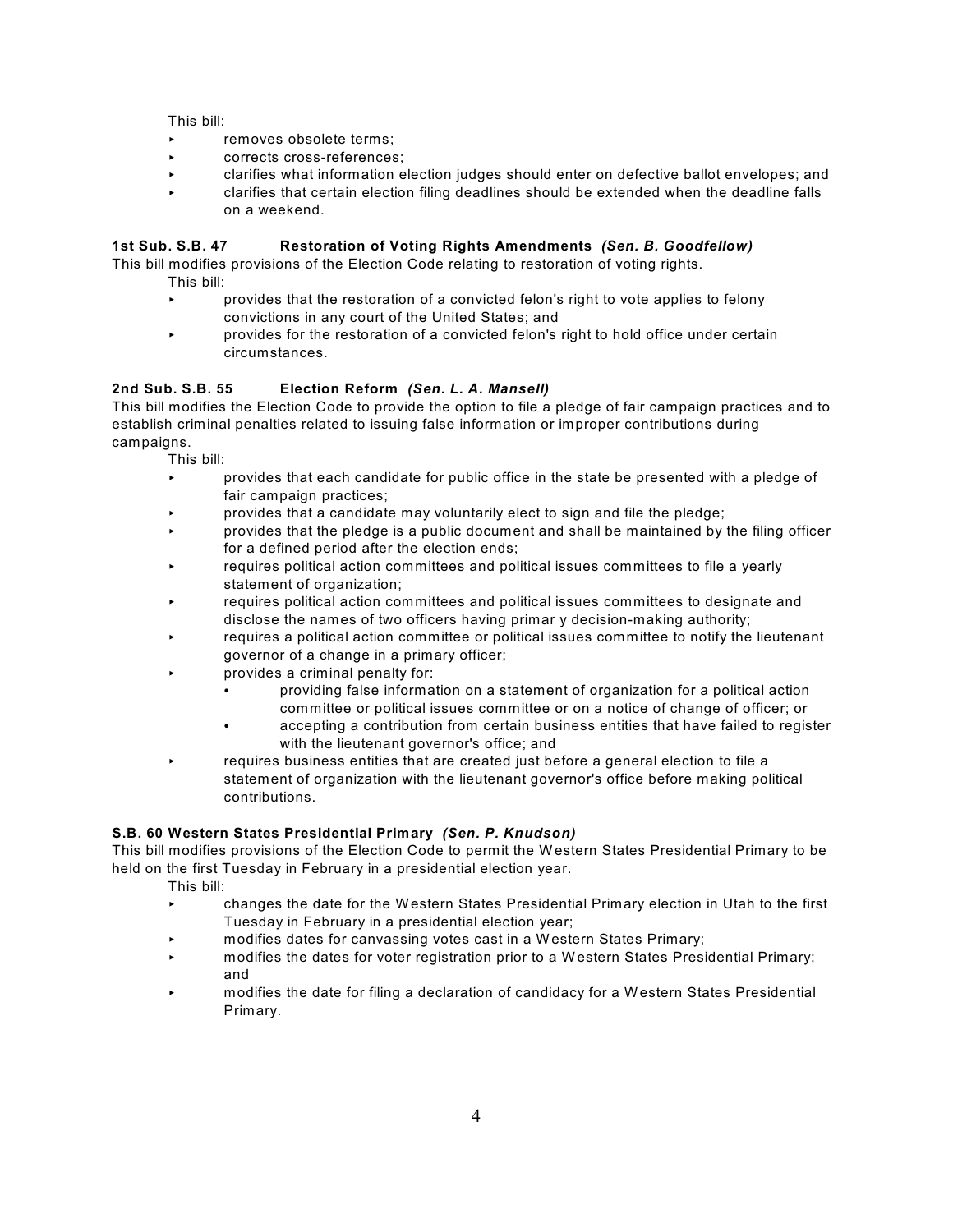# **GRAMA**

#### **H.B. 12 Amendments to Government Records Access and Management Act** *(Rep. D. Aagard)*

This bill makes amendments to the treatment of records under the Government Records Access and Management Act.

This bill:

- < modifies the definition of records subject to the act to exclude a personal note or personal communication prepared or received by an employee or officer of a governmental entity in the employee's or officer's private capacity;
- < provides that internal communications that are part of the deliberative process in connection with the preparation of legislation between members of a legislative body or the legislative body's staff are protected records;
- requires that governmental entities give notice to persons who are providing private or controlled information as to how the information is currently used and shared;
- < clarifies that certain government entities shall submit records retention schedules for approval by the State Records Committee;
- < provides that government entities that do not submit retention schedules for approval shall be governed by the model retention schedule maintained by the state archivist;
- < clarifies that the Legislature may set its own retention schedules and records management, notice, and amendment policies; and
- < clarifies that the judiciary may set its own retention schedules and records management policies.

#### **1st Sub. H.B. 28 Access and Fee Amendments to Government Records Access and Management Act** *(Rep. D. Aagard)*

This bill modifies the Government Records Access and Management Act by amending certain provisions related to protected records and manipulation of certain records.

- < provides that, in certain circumstances, an individual's home address, home telephone number, or personal mobile phone number is a protected record, if:
	- the information is required to be provided in order to comply with a law; and
	- by complying with the law and due to the nature of the law the subject of the record has a reasonable expectation that this information will be protected;
- < allows the disclosure of an individual's home address or phone numbers that are otherwise protected if:
	- the head of the governmental entity determines that the disclosure is mutually beneficial to the subject of the record, the governmental entity, and to the public by serving a public purpose related to public safety or consumer protection; and
	- the person who receives the record from the governmental entity agrees not to use or allow its use for advertising or solicitation purposes;
- < provides that in response to a request, a governmental entity is not required to:
	- compile, format, manipulate, package, summarize, or tailor information;
	- provide a record in a particular format, medium, or program; or
	- fulfill a person's records request if the information requested is accessible in the same physical form and content in a public publication produced by the governmental entity and if the governmental entity provides the requester with the publication and specifies where the record may be found in the publication;
- < allows rather than requires a governmental entity to provide a record in a particular form if the governmental entity determines it is able to do so without unreasonably interfering with its duties;
- allows contractors and private providers to receive private, controlled, or protected records under certain circumstances; and
- < provides that improper use of a record is a class B misdemeanor.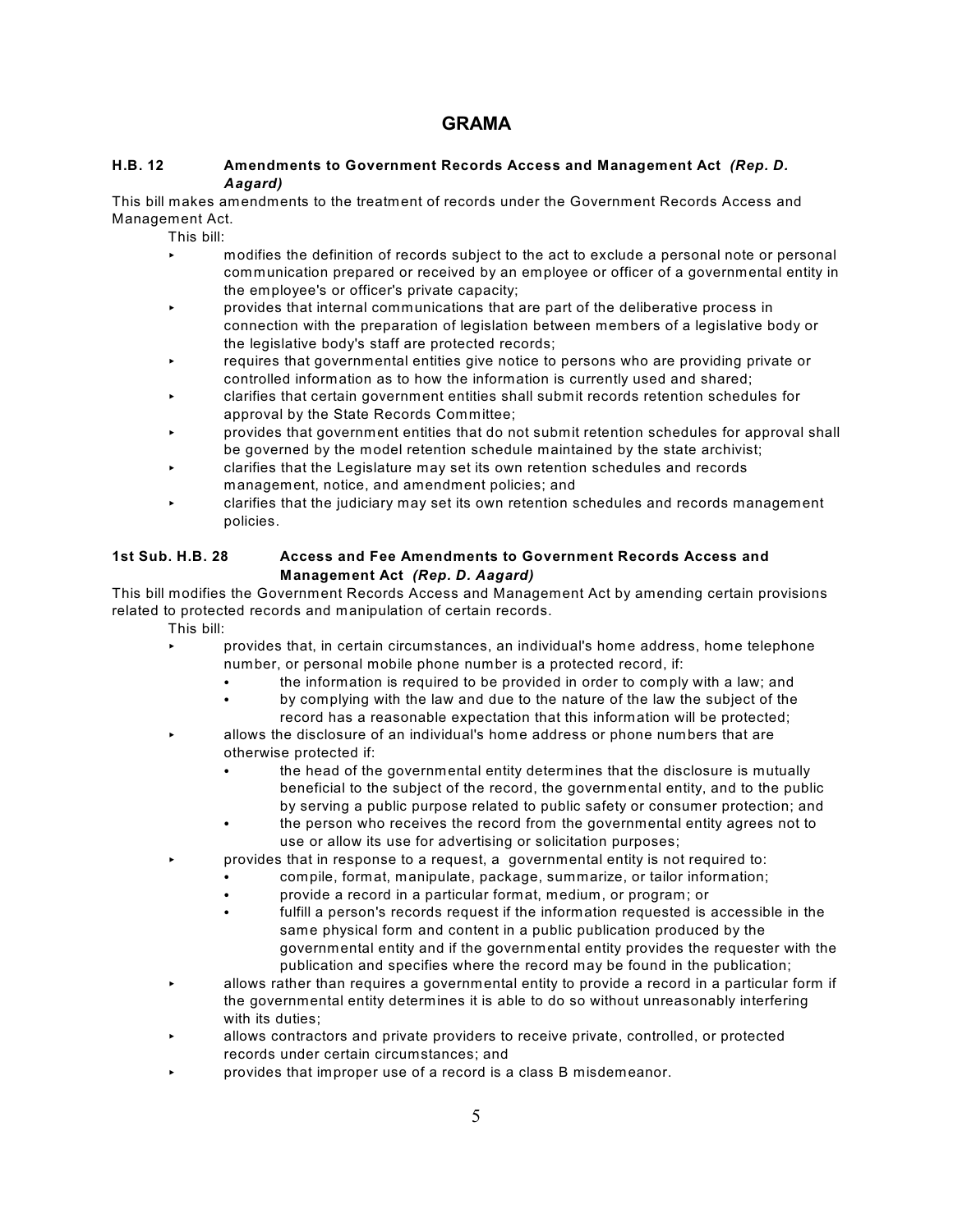#### **H.B. 117 Grama Records Committee Appeal** *(Rep. C. Moss)*

This bill modifies the Government Records Access and Management Act relating to scheduling of hearings before the state records committee.

This bill:

- extends the time for the records committee to schedule and provide notice of a hearing;
- < expands the time period during which hearings can be scheduled before the records committee; and
- extends the time for the records committee to issue a signed order from a hearing.

#### **1st Sub. H.B. 258 Government Records Access and Management Act - Public Records** *(Rep. B. Ferry)*

This bill modifies the Government Records Access and Management Act by amending provisions related to access to certain information for government employees or officers.

This bill:

- < amends definitions to provide that certain telephone numbers or similar codes are not classified as records; and
- < defines business address, business email address, and business telephone number at which the public may contact an employer or officer of the governmental entity for purposes of what constitutes a public record.

#### **1st Sub. H.B. 188 Government Records Access and Management Act Revisions** *(Rep. C. Frank)*

This bill modifies the definition of a record and amends the duties of each chief administrative officer of a governmental entity under the Government Records Access and Management Act.

- This bill:
- < provides that certain mobile telephone numbers or similar codes are not records required to be produced in response to a GRAMA request if the governmental entity provides another telephone number in response to the request; and
- $\cdot$  requires the chief administrative officer of a governmental entity to ensure that all officers and employees that receive or process records requests under the act receive training on the procedures and requirements of the act.

#### **1st Sub. S.B. 190 Shared Government Records Amendments** *(Sen. M. Dmitrich)*

This bill modifies the Government Records Access and Management Act by amending provisions for requesting records from certain governmental entities that receive the record as a shared record.

- This bill:
- < provides that a person making a request for a record shall submit the request to the governmental entity that prepared, owns, or retains the record; and
- < provides that a governmental entity that has received a record as a shared record from another governmental entity for auditing purposes may not provide the record; and
- < provides that if a governmental entity is prohibited from providing certain records, it shall deny the records request and inform the person making the request that records requests must be submitted to the governmental entity that prepares, owns, or retains the record.

# **Open Meetings Law**

#### **2nd Sub. H.B. 14 Open Meetings Law Amendments** *(Rep. W. Harper)*

This bill modifies the provisions of the Open and Public Meetings Act.

- This bill:
- provides certain definitions;
- < clarifies that a workshop or an executive session of a public body in which a quorum is present is an open meeting unless closed in accordance with the act;
- requires certain workshops or executive sessions to be held at the location where the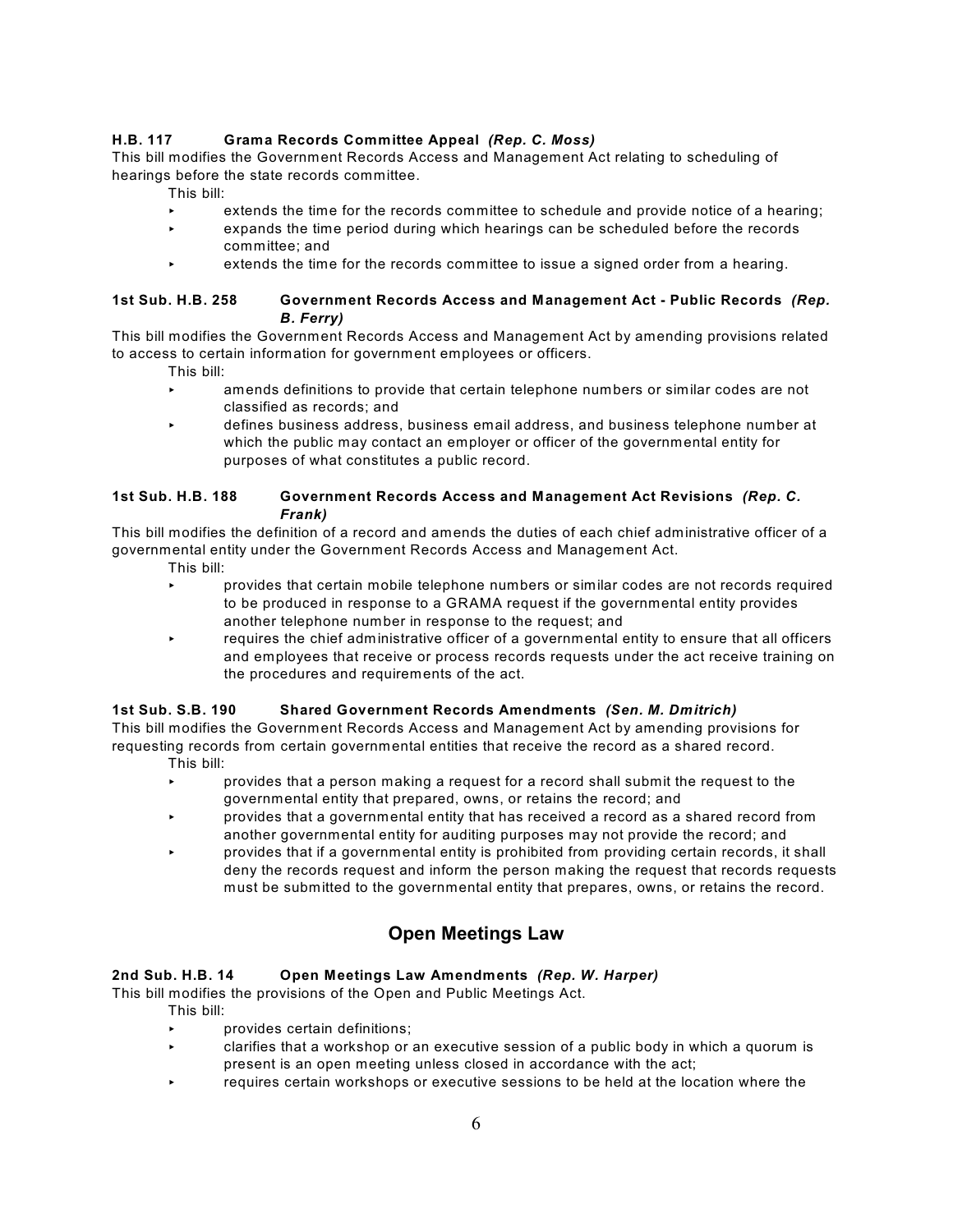public body is holding the regularly scheduled public meeting and provides certain exceptions;

- $\cdot$  requires that all closed meetings be recorded;
- requires that the reason or reasons for holding the closed meeting and the location of a closed meeting be publically announced and entered in the minutes of the open meeting at which the closed meeting is approved;
- requires that public bodies provide annual training on the requirements of the Open and Public Meetings Act to the members of a public body;
- requires that the attorney general's office provide public bodies with at least yearly notice of any material changes to the requirements for the conduct of meetings under the act; and
- < provides penalties for violating closed meeting provisions.

#### **3rd Sub. H.B. 16 Revisions to Open and Public Meetings Law** *(Rep. G. Donnelson)*

This bill modifies the Open and Public Meetings Act by amending certain provisions.

- This bill:
- < defines "recording" to mean an audio, or an audio and video, record of the proceedings of a meeting that can be used to review the proceedings of the meeting;
- < encourages public bodies to use electronic means to:
	- provide public notice to media agencies that make a periodic written request to receive them; and
	- post public notice of its meetings on the internet;
- requires public notices with agendas to provide reasonable specificity to notify the public as to the topics to be considered at the meeting;
- < prohibits a public body from considering topics that are not posted with the public notice and provides certain exceptions;
- requires both written minutes and a recording to be kept of all open meetings, with certain exceptions; and
- **EXECT** provides that written minutes shall be the official record of action taken at an open meeting.

#### **S.B. 9 Open and Public Meetings Act Revisions** *(Sen. P. Hellewell)*

This bill recodifies and amends the Open and Public Meetings Act.

This bill:

- < updates statutory language to conform to current legislative styles;
- **EXECUTE:** renumbers sections; and
- < moves some provisions to different or new sections.

#### **S.B. 12 Electronic Meeting Amendment** *(Sen. L. Hillyard)*

This bill modifies the Open and Public Meeting Act by amending certain electronic meeting provisions. This bill:

- requires a public body to adopt a resolution, rule, or ordinance governing the use of electronic meetings prior to holding an electronic meeting; and
- allows the resolution, rule, or ordinance adopted by the public body to:
	- prohibit or limit electronic meetings based on budget or logistical constraints;
	- require a quorum of the public body to be present at a single anchor location for the meeting and vote to approve establishment of an electronic meeting;
	- require a request for a electronic meeting to be made by a member of a public body up to three days prior to the meeting;
	- restrict the number of separate connections for members of the public body that are allowed for an electronic meeting; or
	- establish other procedures, limitations, or conditions governing electronic meetings not in conflict with certain statutes.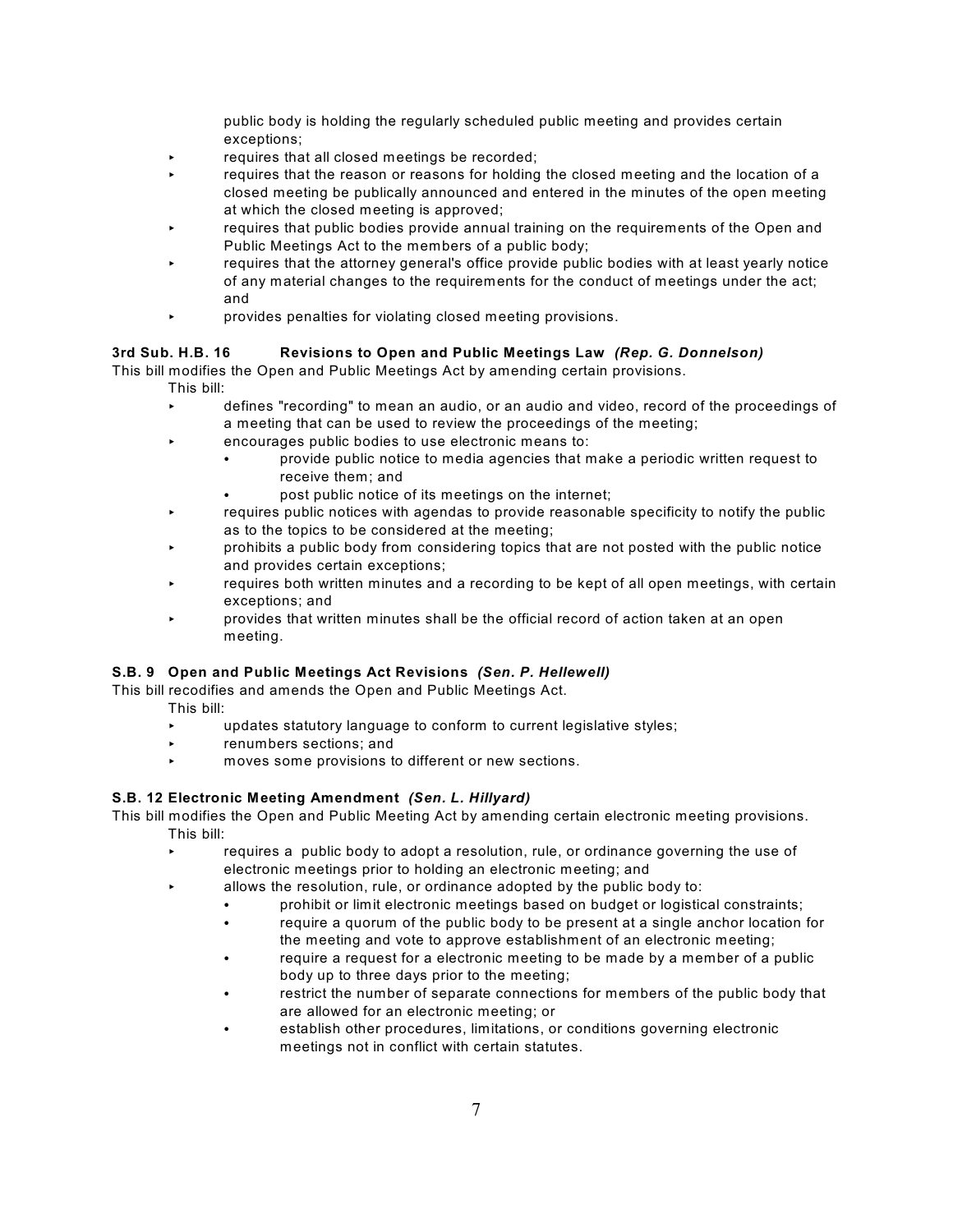# **Miscellaneous**

### **H.B. 41 Preservation of and Access to State Publications** *(Rep. M. Noel)*

This bill modifies provisions of the State Library Division within the Department of Community and Culture related to its duties and responsibilities for providing access to and preserving state publications.

- This bill:
	- requires the State Library Division to establish, operate, and maintain a digital library of state publications;
- < requires state agencies and political subdivisions to deposit digital copies of their publications with the division;
- < provides that state agencies may not remove state publications from public access unless digital copies of the publications have been deposited with the division; and
- < eliminates distinctions between complete and selective depository libraries.

# **H.B. 80 Energy Savings in State Buildings** *(Rep. F. Hunsaker)*

This bill modifies a portion of the Quality Growth Act and statutes governing the State Building Energy Efficiency Program, the State Building Board, and the Division of Facilities Construction and Management. This bill:

- < modifies definitions;
- < eliminates the requirement for state agencies to place 50% of net energy savings in the LeRay McAllister Critical Land Conservation Fund;
- < provides that the Division of Facilities Construction and Management shall develop and administer the State Building Energy Efficiency Program;
	- requires the Division of Facilities Construction and Management to:
		- develop incentives to encourage state entities to conserve energy and reduce energy costs;
		- procure energy efficient products where practicable;
		- analyze energy consumption by state agencies;
		- establish an advisory group to assist with development and implementation of the program; and
		- provide a yearly energy savings report to the governor in addition to the Legislature;
- **EXECUTE:** requires state government entities to appoint a staff member to coordinate and report on energy saving efforts;
- reduces the maximum term for energy savings agreements entered into by state agencies, modifies terms in the definition of energy savings agreement, and requires the agency to obtain the preapproval of the governor and to notify the Office of Legislative Fiscal Analyst before entering into an agreement;
- < provides that DFCM may establish energy savings design procedures for improvements to existing state facilities;
- < permits the State Building Board to require an entity that benefits from a capital improvement project to repay the capital improvement funds from savings resultin g from the project;
- < modifies provisions related to the State Building Board's rulemaking in relation to life cycle cost-effectiveness of state facilities; and
- < provides that life-cycle effectiveness shall be determined using the most prudent cost of owning and operating a facility.

## **1st Sub. H.B. 87 Use of Disaster Loan Funds** *(Rep. D. Clark)*

This bill modifies the disaster loan program by changing financial terms.

- This bill:
	- **EXECT:** requires that new promissory notes be issued to refinance any promissory notes issued by the program that are unpaid as of their due date;
	- requires that the new promissory notes be issued: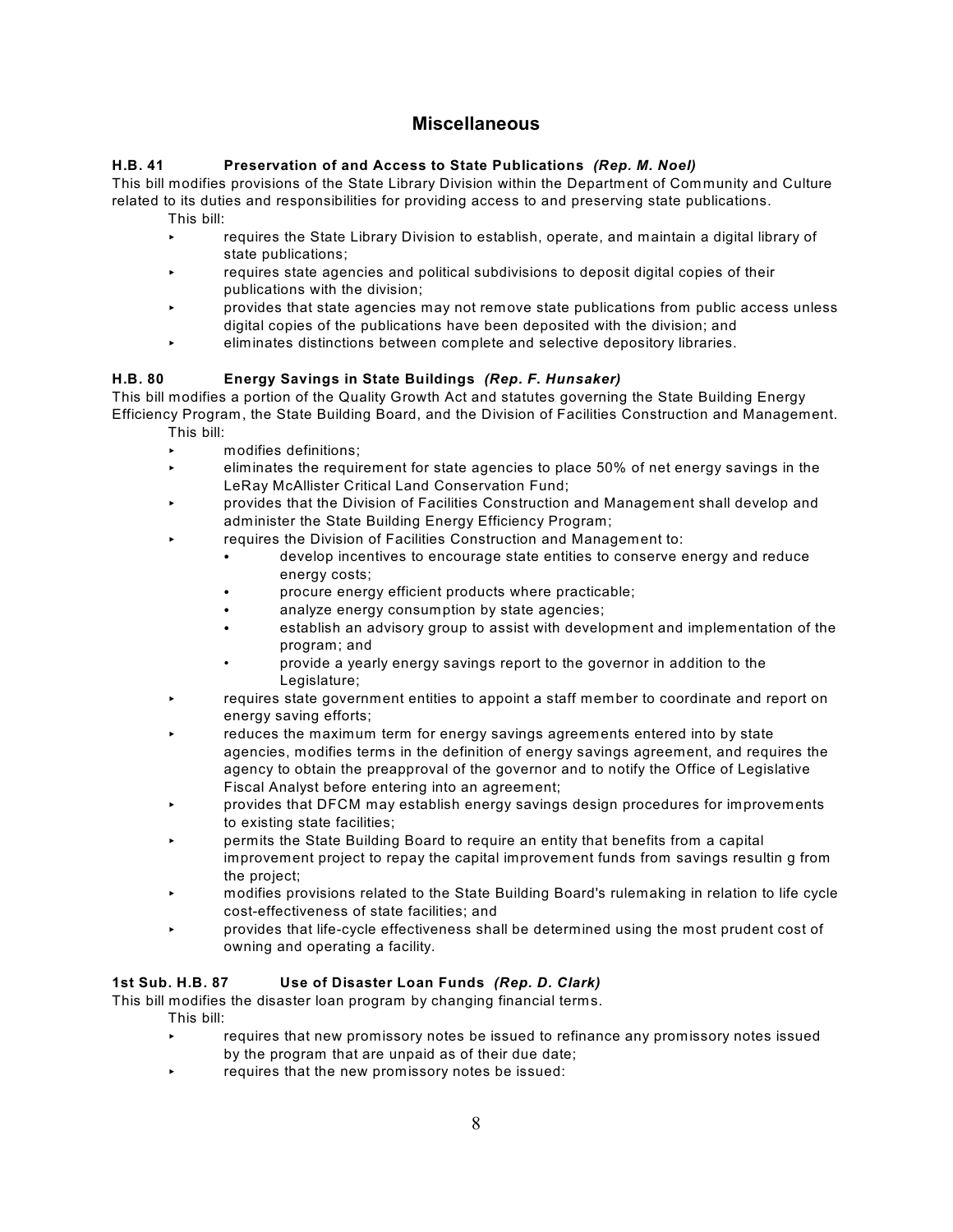- for the principal balance of the outstanding promissory notes;
- with a due date two years from the date that the original promissory note was due; and
- at no interest:
- < changes the loan program by requiring two-year loans instead of one-year loans; and
- < provides that notes issued, based on monies appropriated for disaster loans as of May 1, 2005, are due on or before June 30, 2007.

#### **3rd Sub. H.B. 109 Sales and Use Tax - Food and Food Ingredients** *(Rep. M. Newbold)*

This bill amends the Sales and Use Tax Act relating to food and food ingredients.

- This bill:
	- defines terms:
	- reduces the state sales and use tax rate imposed on food and food ingredients under certain circumstances;
	- addresses the state sales and use tax rate imposed:
		- on a bundled transaction involving food and food ingredients; or
		- if a seller sells food and food ingredients and prepared food at the same location;
	- $\overline{\phantom{a}}$  addresses the amount that a business location that collects and remits sales and use taxes monthly may retain as a seller discount; and
	- **Example 3** makes technical changes.

#### **H.B. 123 Disaster Response and Recovery Act** *(Rep. J. S. Adams)*

This bill modifies statutes related to disaster response and recovery and establishes a criminal penalty for failing to comply with orders issued in relation to a disaster or state of emergency.

- This bill:
- < provides definitions;
- < provides that the chief executive officer of each political subdivision, rather than the governing body of the political subdivision, shall have primary authority to provide rules and orders during an emergency or local disaster;
- < provides the chief executive officer with certain powers and authority to act;
- provides for the issuance of orders of evacuation;
- < provides a listing of emergency interim successors for political subdivision officers;
- < provides that emergency orders, rules, and regulations that are issued by a political subdivision or an agency of a political subdivision shall be filed at the office of the clerk of the political subdivision; and
- < provides a criminal penalty for persons who fail to comply with an order to evacuate or other emergency order after having received notice of the order.

#### **H.B. 269 Human Resource Management Amendments** *(Rep. D. Clark)*

This bill modifies the Utah State Retirement and Insurance Benefit Act, the Utah Administrative Services Code, and the Utah State Personnel Management Act to amend certain provisions related to the Department of Human Resource Management.

- < changes the Division of Human Resource Management to the Department of Human Resource Management and the title of its director to executive director;
- < allows an employee in the Public Safety Retirement System who is reassigned to the Department of Technology Services or to the Department of Human Resource Management to remain in the same retirement system;
- adds certain definitions to the Utah State Personnel Management Act;
- removes a requirement that:
	- the governor approve agreements on the establishment of field offices; and
	- an agency head must be consulted prior to establishing a field office;
- revises and clarifies certain powers and duties of the Department of Human Resource Management relating to the provision of human resource functions to executive branch entities and entities that subscribe to services;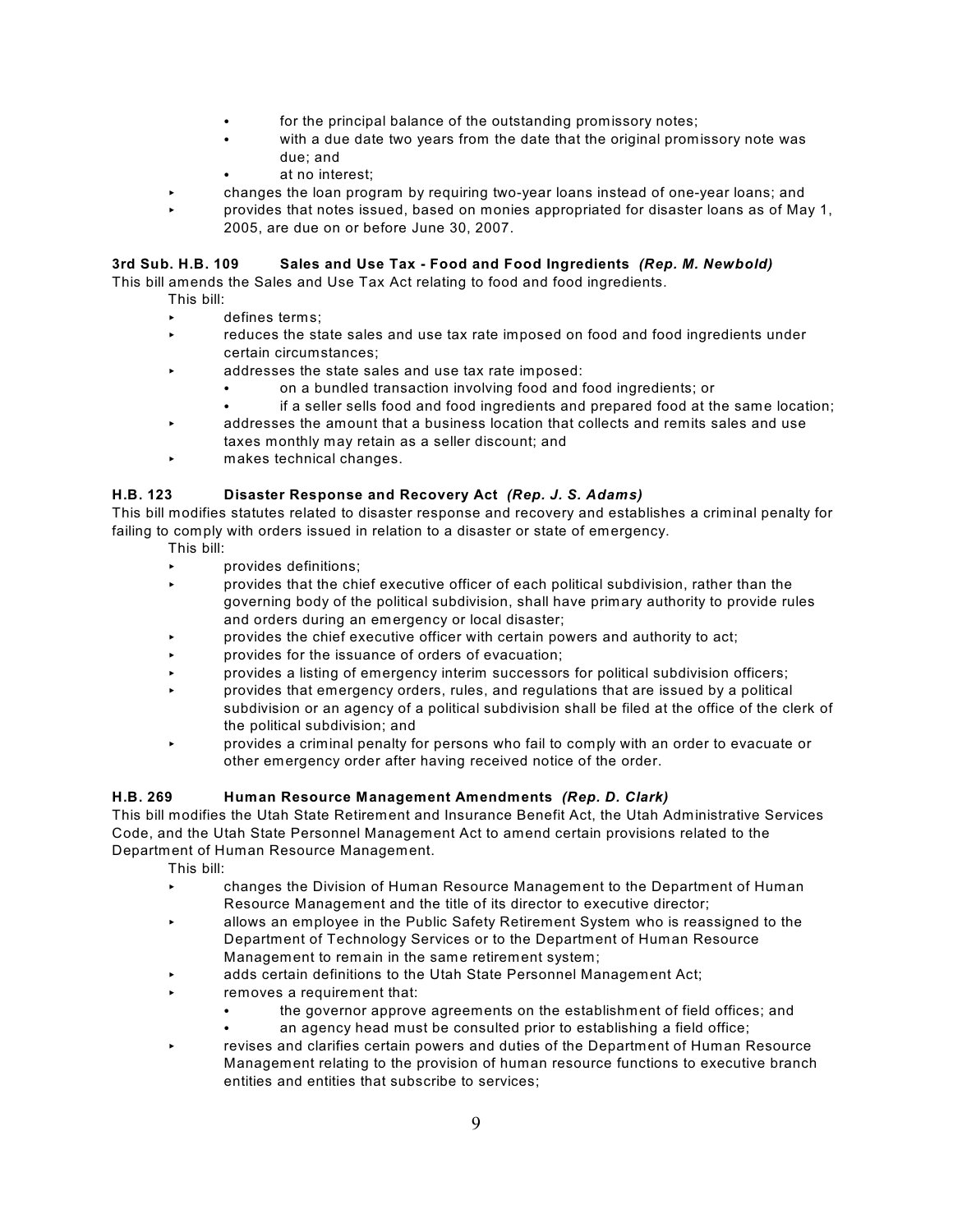- < allows the Department of Human Resource Management to operate as an internal service fund agency for the human resource functions the department provides to executive branch entities and entities that subscribe to services rendered by the listed divisions;
- < creates a rate committee and provides procedures for the approval by the rate committee of rate changes for services provided by the department; and
- < clarifies that state officers accrue annual leave at the maximum rate provided to Schedule B state employees.

#### **S.B. 20 Repeal of Utah Digital Signature Act** *(Sen. L. Hillyard)*

This bill modifies the Notarization and Authentication of Documents and Digital Signatures Title by repealing the Utah Digital Signatures Act.

This bill:

- repeals the Utah Digital Signatures Act and makes conforming amendments;
- < modifies definitions; and
- **EXECT** removes references to acknowledgments using digital signatures under the Utah Digital Signatures Act.

#### **S.B. 59 Purchasing from People with Disabilities Amendments** *(Sen. S. Killpack)*

This bill modifies the Utah Procurement Code by amending requirements for certain government agencies for purchasing from persons with disabilities.

This bill:

- < provides certain definitions;
- < creates the Purchasing from Persons with Disabilities Advisory Board to facilitate a public procurement unit's procurement of goods and services from community rehabilitation programs by:
	- identifying goods and services currently available from community rehabilitation programs;
	- approving prices for goods and services;
	- developing, maintaining, and approving a preferred procurement contract list; and
	- reviewing, awarding, and renewing bids received by a community rehabilitation program for specified contracts for the purchase of goods and services;
- < allows the board to designate a central not-for-profit association, appoint its members, and establish quidelines for its duties:
- requires each public procurement unit to purchase goods and services produced by a community rehabilitation program under the preferred procurement contract list approved by the board under certain conditions; and
- < establishes a \$5 million annual cap in total amount of contracts for the purchase of goods and services produced by a community rehabilitation program under the preferred procurement contract list.

#### **1st Sub. S.B. 75 U Star Initiative** *(Sen. L. A. Mansell)*

This bill establishes a process for a Utah Science Technology and Research Initiative, authorizes the issuance of general obligation bonds for the construction of research buildings at Utah State University and the University of Utah, and appropriates monies for construction, administration, and operations. This bill:

- < defines the intended scope of the Utah Science Technology and Research Project, including:
	- C construction of research buildings at Utah State University and the University of Utah;
	- the creation of a technology outreach program delivered at strategic locations around Utah;
	- the funding of research teams to conduct science and technology research; and
	- requirements governing how revenues generated from the project will be allocated between the state, Utah State University, and the University of Utah;
- < creates the Utah Science Technology and Research Governing Authority, defines its membership and its powers and duties;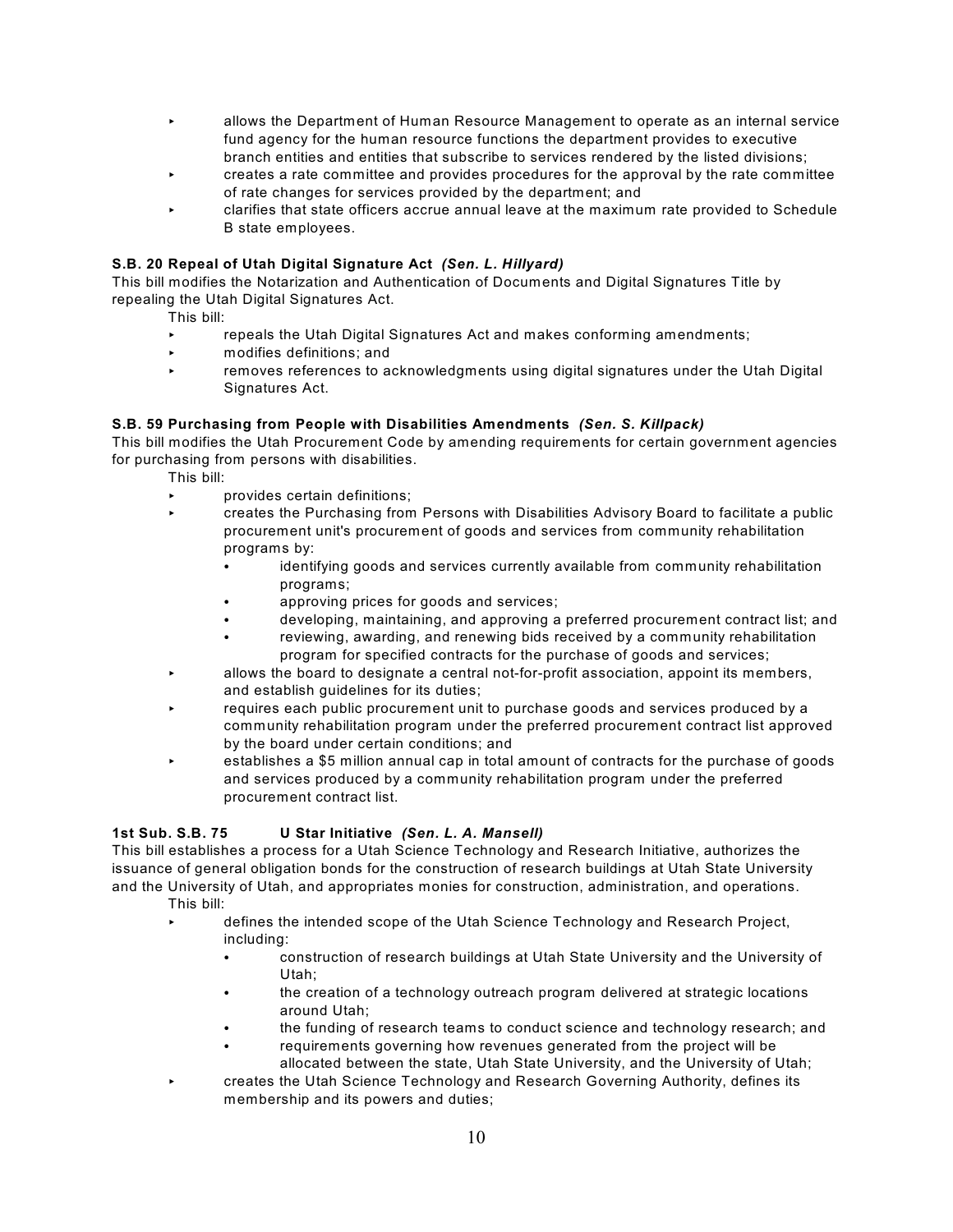- < creates the Utah Science Technology and Research Governing Authority Advisory Council and defines its membership and its powers and duties;
- < authorizes the Utah Science Technology and Research Governing Authority to hold title to its property;
- < modifies the Bonding Code by authorizing the issuance and sale of \$111,100,000 in general obligation bonds by the State Bonding Commission for construction of a Bio Innovations Research Institute at Utah State University and a Neuroscience and Biomedical Technology Research Building at the University of Utah;
- specifies the use of the general obligation bond proceeds and the manner of issuance;
- < provides expressions of legislative intent; and
- < establishes a salary range for the executive director of the Utah Science Technology and Research Governing Authority.

#### **1st Sub. S.B. 88 Disclosure of Driver License Records** *(Sen. M. Madsen)*

This bill modifies the Uniform Driver License Act to amend disclosure of driving record provisions. This bill:

- **EXECUTE:** allows the Driver License Division to disclose portions of a driving record to an insurer or a designee of an insurer for purposes of assessing the driving risk of drivers covered by the insurer;
- requires the disclosure to include certain information to identify drivers with reportable moving traffic violations which resulted from the operation of a motor vehicle;
- requires the disclosure to be made under a contract with the insurer or its designee that specifies the criteria for searching and compiling the driving records being requested, the frequency of the disclosures, and the format of the disclosures, which may be in bulk electronic form; and
- **EXECUTE:** requires the contract to include a reasonable charge for the driving record disclosures.

#### **2nd Sub. S.B. 113 Governmental Immunity Limits** *(Sen. H. Stephenson)*

This bill modifies provisions under the Governmental Immunity Act of Utah and provisions related to the Board of Examiners.

This bill:

- < defines terms;
- < permits the Board of Examiners to review claims against certain political subdivisions of the state;
- < requires that certain unpaid or unsettled claims against certain political subdivisions be presented to the Board of Examiners; and
- raises the limitation for damages awardable against a governmental entity for multiple claims and sets a cap for the total amount awardable for multiple claims in a single occurrence.

#### **S.B. 117 Eminent Domain Amendments** *(Sen. H. Stephenson)*

This bill modifies provisions related to eminent domain.

- expands the public uses for which eminent domain may be used to include bicycle paths and sidewalks adjacent to paved roads;
- **EXECUTE:** narrows the public uses for which local governments may acquire roads, streets, or alleys by eminent domain;
- < provides that the roads, streets, or alleys that local governments may acquire by eminent domain do not include trails, paths, or other ways for walking, hiking, bicycling, equestrian use, or other recreational uses;
- requires the taking of property by a political subdivision to be approved by the governing body of the political subdivision;
- requires the governing body of a political subdivision intending to take property by eminent domain to provide written notice to property owners of each public meeting to approve the taking and allow property owners the right to be heard regarding the proposed taking;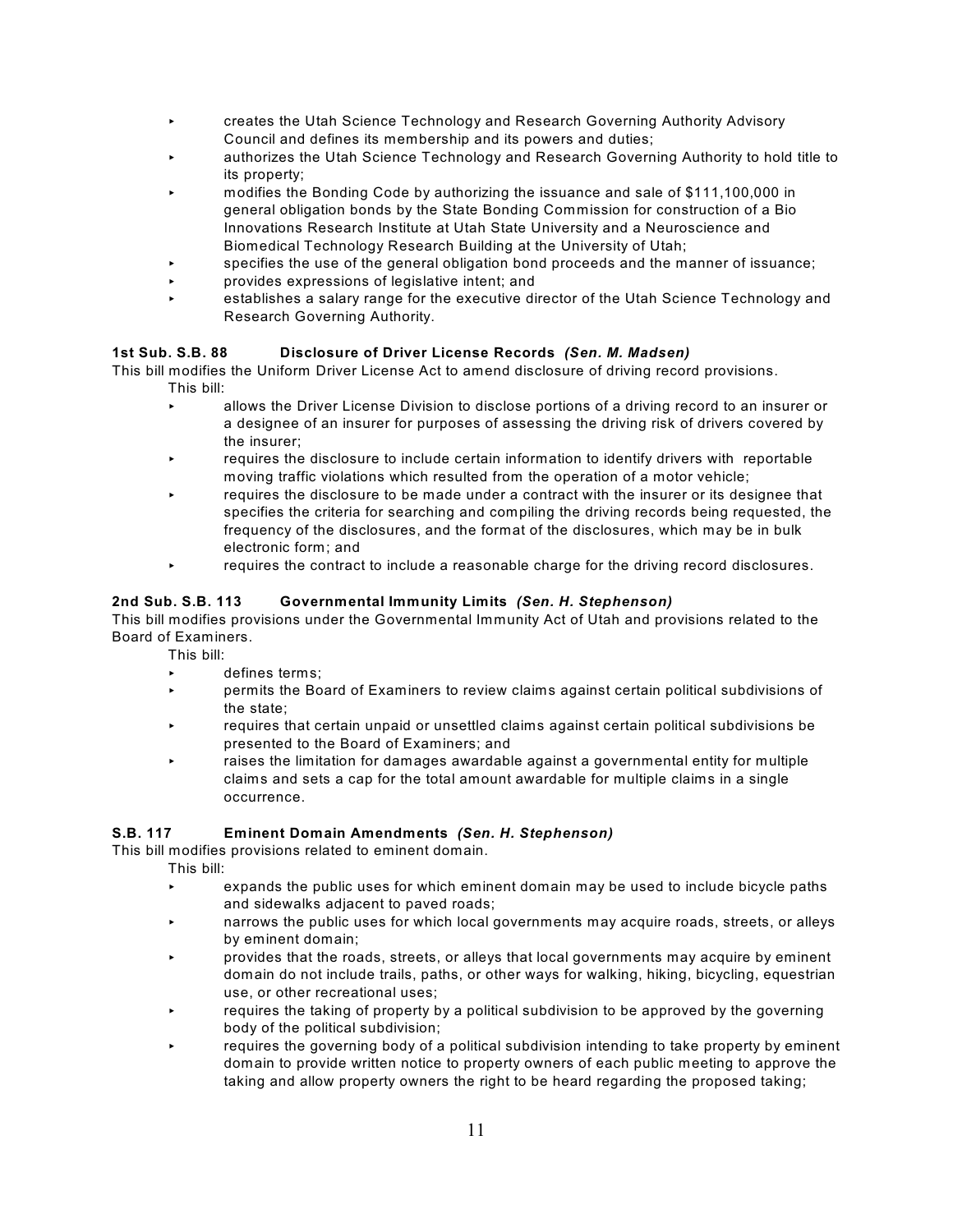- < modifies the duty to negotiate with a property owner and the duty to notify the property owner of certain rights and limitations with respect to an anticipated eminent domain action; and
- < clarifies that those duties apply to each person seeking to acquire property involving the potential use of eminent domain if the property cannot be acquired in a voluntary transaction.

#### **S.B. 132 Surplus Property Amendments** *(Sen. P. Knudson)*

This bill modifies the Administrative Services Code to amend certain rulemaking authority of the Division of Fleet Operations.

This bill:

- < defines personal handheld electronic device;
- < provides an exception for rulemaking authority giving priority to state and local agencies on the purchase of certain surplus property; and
- < allows the Division of Fleet Operations to make rules to provide for the sale of personal handheld electronic devices to certain users upon a change in employment status.

#### **S.B. 189 Constitutional Revision Commission Amendments** *(Sen. P. Knudson)*

This bill modifies provisions relating to the Utah Constitutional Revision Commission. This bill:

- **EXECUTE:** renumbers and amends provisions relating to the Utah Constitutional Revision Commission;
- reduces commission membership by one member;
- < permits the commission to invite testimony from the governor, state agencies, members of the Utah Legislature, and responsible members of the public;
- < clarifies provisions relating to the appointment of members to fill vacancies;
- < provides that a person appointed to fill a vacancy begins serving a new term;
- < modifies a provision relating to commission recommendations to the Legislature; and
- repeals a provision concerning staggering the terms of commission members in 1977 and a provision relating to commission reports.

#### **S.B. 220 Tie Bids - Preference for In-state Commodities** *(Sen. D. Peterson)*

This bill modifies the Utah Procurement Code to enact procedures for resolving tie bids.

- This bill:
	- **EXECUTE:** provides definitions;
		- < establishes statutory procedures for resolving tie bids under the Utah Procurement Code;
	- **EXECUTE:** requires that tie bids for contracts for the provision of commodities other than services or construction be awarded to a provider of state products if all other tied bidders are providers of out-of-state products and other conditions are met;
	- **EXECT:** permits the procurement officer to select one of several methods to make an award of a tie bid if the preference for a single provider of state products does not apply; and
	- requires a state public procurement unit to keep a record of all tie bids and to provide a copy of the record to the attorney general for bids over a certain amount.

# *LOCAL GOVERNMENT*

# **Counties**

## **H.B. 29 Township Amendments** *(Rep. L. Christensen)*

This bill modifies provisions relating to townships.

- This bill:
	- < modifies the criteria that an unincorporated area is required to meet in order to be designated as a township so that an area declared to be a census designated place by the United States Census Bureau meets township requirements as an alternative to meeting other requirements relating to population or land area and value.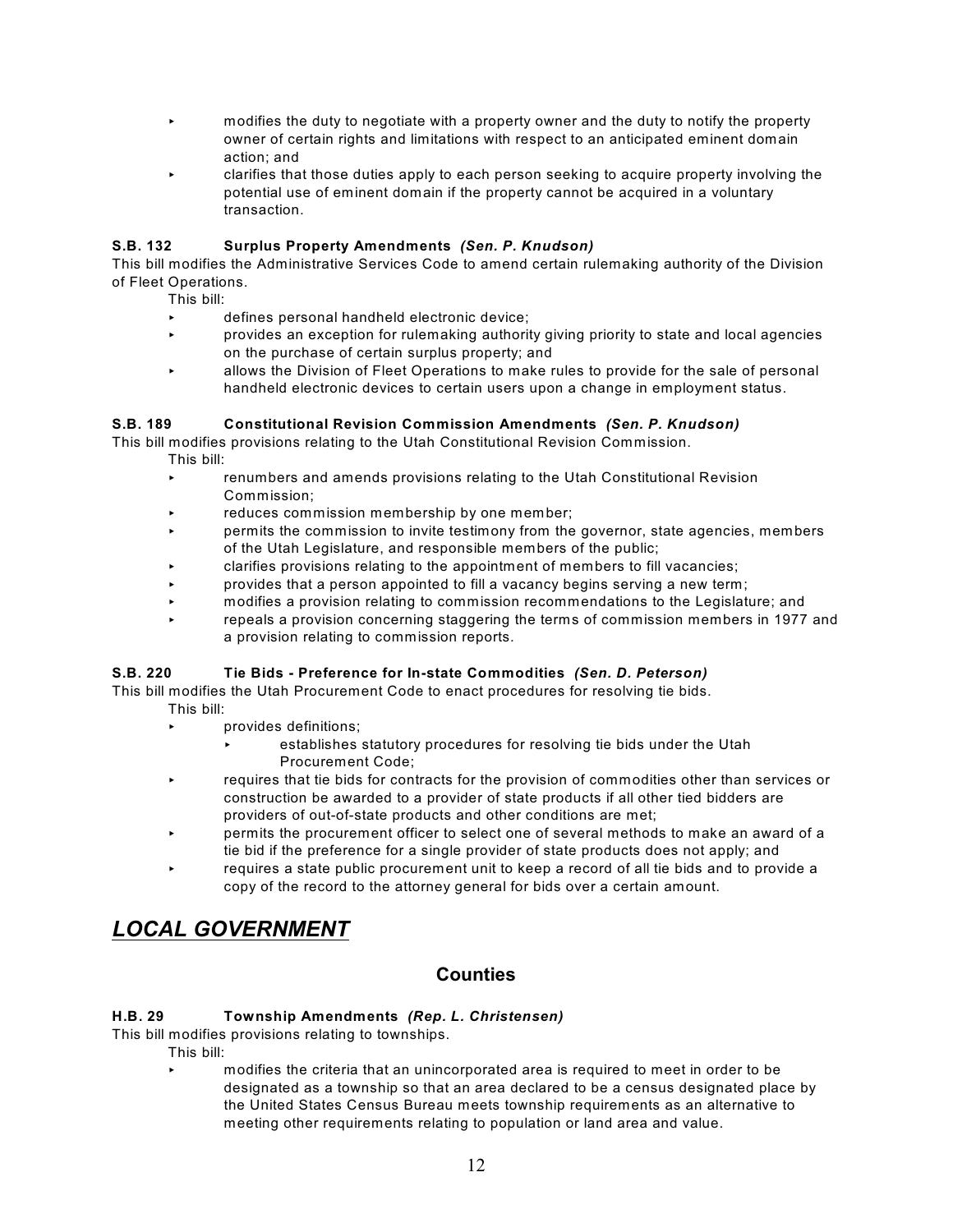#### **1st Sub. H.B. 57 County Officers Amendments** *(Rep. R. Menlove)*

This bill modifies provisions relating to county officers.

- This bill:
	- extends a date by which counties must comply with a requirement to separate county offices that are prohibited from being consolidated; and
	- < authorizes counties that have adopted an ordinance separating county offices that are prohibited from consolidation to repeal that ordinance and requiring the publication of notice under certain circumstances.

#### **1st Sub. S.B. 50 Jail Funding Amendments** *(Sen. D. Thomas)*

This bill modifies code provisions regarding state reimbursement to county correctional facilities. This bill:

< amends the definition of "core inmate incarceration costs" regarding state reimbursement of counties for housing prison inmates by including capital infrastructure depreciation.

#### **S.B. 99 County Recorder Amendments** *(Sen. D. Thomas)*

This bill modifies provisions relating to counties.

This bill:

- < provides that a county recorder does not violate the law by placing certain information on a document;
- $\triangleright$  modifies provisions related to county recorder fees;
- **EXECUTE:** requires a person's typed or printed name on a recorded document to appear just beneath the person's signature; and
- < modifies a provision related to termination of a joint tenancy, tenancy by the entirety, life estate, or determinable or conditional interest to require an affidavit to be recorded in the county recorder's officer in order to terminate the interest.

#### **S.B. 100 County Officer Amendments** *(Sen. D. Thomas)*

This bill modifies provisions relating to counties.

- This bill:
	- expands the duties of a county assessor that may be reassigned to the treasurer;
	- < clarifies that persons elected to fill a vacancy in a county office serve for the remainder of the unexpired term;
	- < changes the time frame for imposing a penalty for failure to appear and testify when requested by the county assessor from 30 days after the taxpayer's receipt of a certified notice to 30 days after mailing the notice; and
	- < requires the county assessor to impose a fee for certified mailing expenses associated with a notice to a property owner.

#### **S.B. 101 County Assistance to Nonprofit Entities** *(Sen. D. Thomas)*

This bill modifies provisions relating to counties' authority to provide services or assistance to or waive fees from nonprofit entities.

This bill:

requires counties to receive fair and adequate consideration for services or assistance provided to or fees waived on behalf of a nonprofit entity, and defines what that consideration may be.

#### **1st Sub. H.B. 274 Removal of County or Prosecution District Officer Amendments** *(Rep. S. Wyatt)*

This bill modifies provisions relating to county or prosecution district officers.

This bill:

< provides that a county or prosecution district officer charged with a felony arising from official conduct is entitled to return to office if the charges are dismissed or the officer is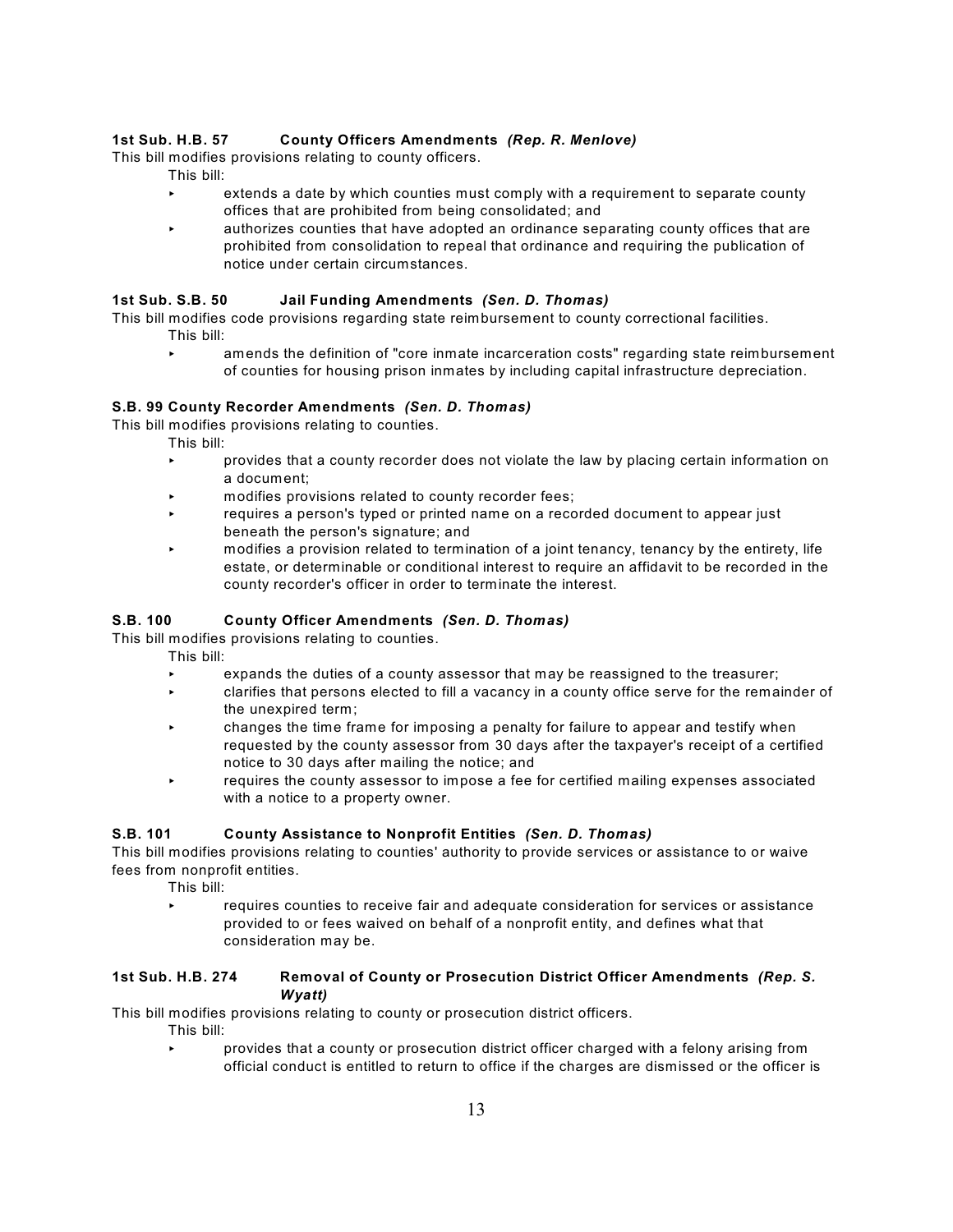acquitted but shall be removed from office if the officer is convicted of a felony or attempt to commit a felony arising from conduct related to the officer's official duties;

- < provides that a conviction or plea of guilty or nolo contendere to a felony charge arising from official conduct constitutes malfeasance in office;
- **EXECT** provides that the removal process resulting from a conviction does not replace another statutory removal process; and
- < eliminates a provision calling for county legislative body supervision of a person employed to discharge temporarily the duties of an officer on administrative leave.

#### **S.B. 246 County Director of Personnel Management Amendments** *(Sen. T. Hatch)*

This bill modifies provisions of the County Personnel Management Act.

- This bill:
	- < modifies provisions relating to the selection of a county director of personnel management;
- < provides an alternative method of selecting a county director of personnel management;
- < authorizes a county executive to choose to appoint a director of personnel management, with the advice and consent of the county legislative body; and
- < provides that the position of a director of personnel management chosen under the alternative method is a merit exempt position and that the director may be terminated by the county executive with the consent of the county legislative body.

#### **S.B. 249 County Government Amendments** *(Sen. D. Peterson)*

This bill modifies provisions relating to counties.

- This bill:
	- < modifies provisions relating to a county legislative body's appointment of an attorney to represent the county legislative body;
	- < clarifies the form of government under which a county must be operating in order for the county executive in that county to appoint an attorney to represent the county executive;
	- expands the scope of representation of an attorney appointed by a county legislative body to represent the county legislative body; and
	- < provides that an attorney appointed by a county legislative body to represent the county legislative body serves at the pleasure of the county legislative body and may not perform county or district attorney functions, with exceptions.

# **Land Use**

#### **1st Sub. H.B. 132 Local Land Use Requirements** *(Rep. M. Morley)*

This bill modifies provisions relating to local government land use and impact fees.

This bill:

- < adds a definition for "land use permit";
- < prohibits counties and municipalities from imposing a requirement on a holder of a land use permit unless that requirement is in the permit, the documents on which the permit is based, statute, or local ordinance;
- < modifies the requirements to which a land use application must conform to entitle the applicant to approval; and
- < prohibits counties and municipalities from withholding issuance of a certificate of occupancy because of an applicant's failure to comply with certain unexpressed requirements.

#### **2nd Sub. H.B. 172 Local Land Use Provisions Relating to Schools** *(Rep. J. Ferrin)*

This bill modifies county and municipal land use provisions applicable to schools and charter schools. This bill:

< prohibits counties and municipalities from requiring school districts and charter schools to participate in the cost of a study on the impact of a school on certain roads and sidewalks;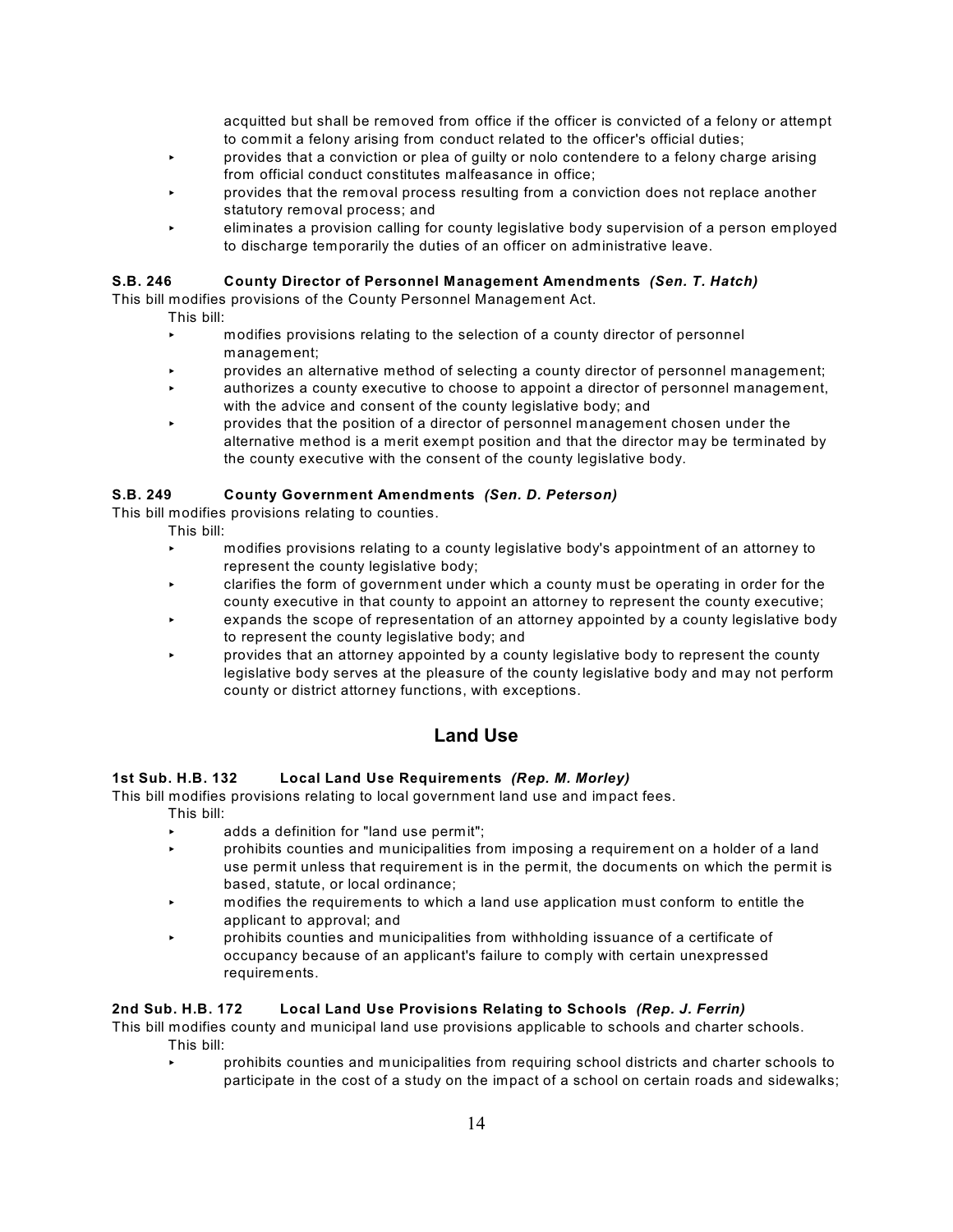- < clarifies that the standards that a county and municipality are authorized to impose on a charter school must be objective and not subjective;
- < provides that the only basis on which a county or municipality may deny or withhold approval of a charter school's land use application is the failure to comply with those objective standards;
- < clarifies that a charter school's obligation to comply with applicable building and safety codes is not affected by the provision on denial or withholding approval of a charter school;
- < establishes a procedure for a charter school to obtain a certificate authorizing permanent occupancy of a school from the state superintendent of public instruction or an authorized school district official;
- requires a school district and a charter school to provide on a monthly basis copies of inspection certificates to the state superintendent of public instruction if the school district or charter school uses an independent building inspector;
- < provides that a certificate authorizing permanent occupancy of a school building from the state superintendent of public instruction or authorized school district official satisfies any county or municipal requirements for inspection or a certificate of occupancy; and
- $\sim$  authorizes the state superintendent of public instruction to charge a fee for an inspection required to issue a certificate authorizing permanent occupancy.

## **H.B. 241 Industrial Protection Act** *(Rep. R. Menlove)*

This bill authorizes the establishment of industrial protection areas.

- This bill:
	- < modifies provisions applicable to agriculture protection areas to allow industrial areas to follow the same procedures for becoming an industrial protection area and, once formed, to have the same legal protections as an agriculture protection area; and
	- < modifies notice provisions applicable to proposed agriculture protection areas and industrial protection areas.

## **1st Sub. S.B. 127 Vacating or Changing a Subdivision Plat** *(Sen. P. Knudson)*

This bill modifies county and municipal provisions relating to land use and development. This bill:

- < modifies the definition of "subdivision" to exclude recorded agreements between owners of adjoining subdivided properties adjusting their mutual boundary;
- **EXECT** modifies the conditions upon which a land use authority is required to approve an exchange of title;
- < modifies the process for vacating or altering a street or alley described in a subdivision plat;
- < eliminates a requirement that a public hearing be held under certain circumstances;
- < authorizes a land use authority to consider an owner's land use application to join two or more contiguous, residential lots;
- < eliminates a requirement for notice before planning commission consideration for a petition that lacks the consent of all property owners;
- requires a conveyance of title to be recorded after an exchange of title is approved;
- < eliminates a provision requiring land use authority consideration of a petition to vacate or change a plat within a certain time;
- < modifies the method for expressing approval of a vacation, alteration, or amendment of a subdivision plat;
- requires a land use authority to make a recommendation concerning a request to vacate or alter a street or alley; and
- requires the chief executive officer to hold a public hearing concerning a request to vacate or alter a street or alley and to determine whether good cause exists for the vacation or alteration.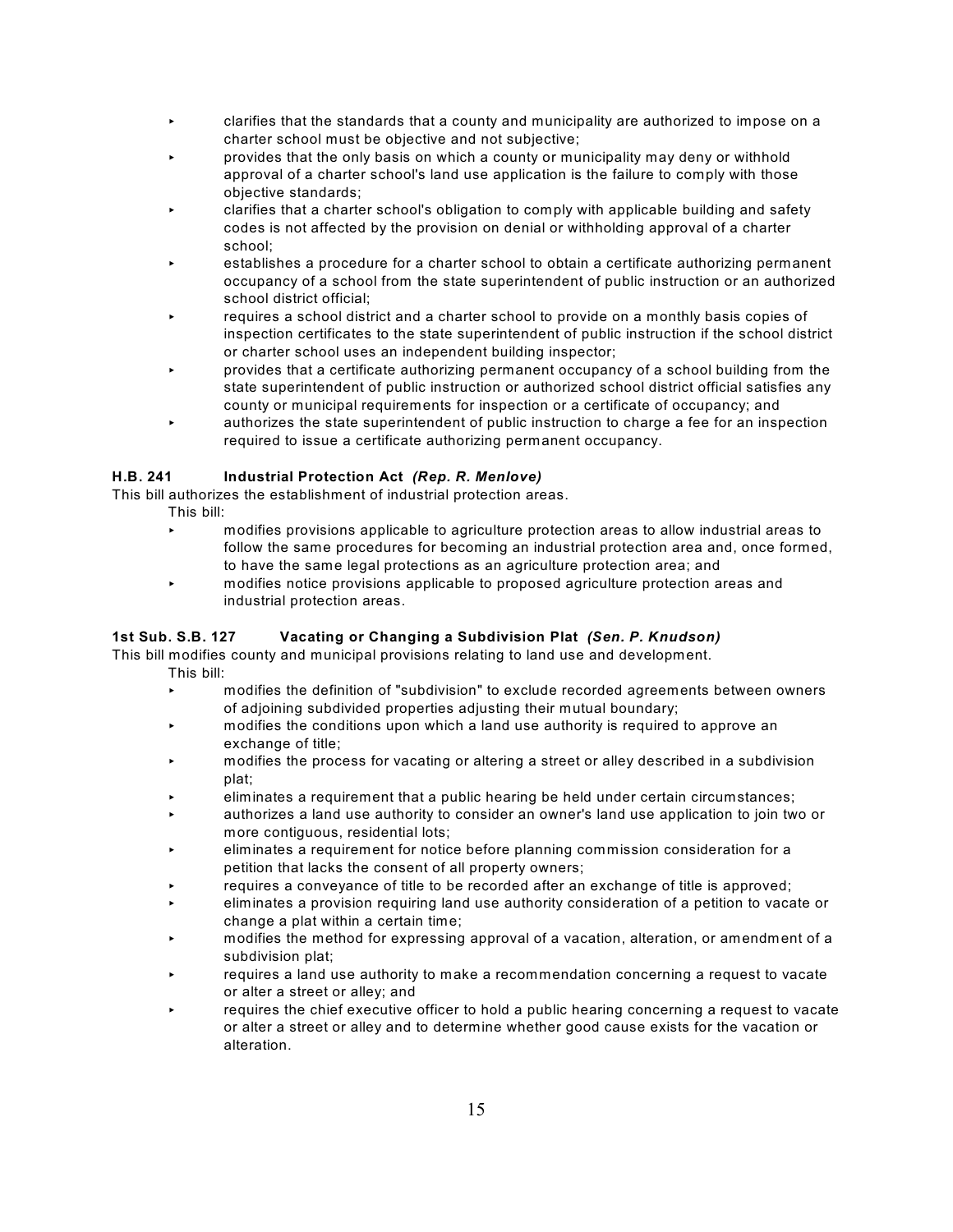#### **1st Sub. S.B. 267 Changes to Local Government Provisions** *(Sen. L. A. Mansell)*

This bill modifies provisions related to counties, municipalities, and special districts.

- This bill:
- $\triangleright$  modifies the definition of "affected entity";
- < expands requirements imposed on counties and municipalities with respect to notice and information to be provided to applicants submitting a land use application;
- < allows an applicant to waive a county's or municipality's failure to comply with certain requirements;
- requires counties and municipalities to process and render a decision on land use applications with reasonable diligence;
- expands the definition of "public safety facility" for impact fee purposes to include certain fire suppression equipment;
- < provides that a local political subdivision may impose an impact fee for a public safety facility that is a fire suppression vehicle in commercial areas only;
- < modifies annual financial report requirements for counties, municipalities, and special districts with respect to impact fees; and
- < imposes requirements and limitations on counties and municipalities in calculating an impact fee.

# **Redevelopment Agencies**

# **(soon to be called Community Development and Renewal Agencies)**

#### **2nd Sub. S.B. 196 Revisions to Redevelopment Agency Provisions** *(Sen. C. Bramble)*

This bill modifies and reorganizes provisions relating to redevelopment agencies.

- This bill:
	- rewrites and reorganizes redevelopment agency provisions and repeals and amends existing provisions, repeals some provisions, and enacts some provisions;
- < changes terminology from redevelopment agency to community development and renewal agency and from redevelopment to urban renewal;
- < eliminates education housing development as one of the types of projects that an agency may undertake;
- < authorizes agencies to undertake community development;
- < modifies some definitions and adds new definitions that are applicable to community development and renewal agencies;
- < provides that actions taken under community development and renewal statutory provisions are not subject to land use statutory provisions;
- authorizes an agency to change its name;
- authorizes a county, city, or town to authorize an agency to conduct activities in a project area that includes an area within the boundaries of the county, city, or town;
- < eliminates a notice requirement before a public entity may become obligated to make required improvements in connection with a project area plan;
- < clarifies that a public entity's grant or contribution of funds to an agency is not subject to provisions relating to municipal appropriations and acquisitions and disposals of property;
- < modif ies publication of notice requirements relating to the sale or other disposition of agency property;
- < authorizes agencies to receive and use sales tax from other taxing entities, in addition to tax increment;
- < authorizes an agency undertaking a community development project to negotiate with other taxing entities and to receive tax increment and sales tax revenues from those other entities as those other entities agree;
- < modifies the applicability of a requirement to create a taxing entity committee so that it applies only to urban renewal and economic development projects;
- < modifies the number of taxing entity committee members needed for the committee to take action;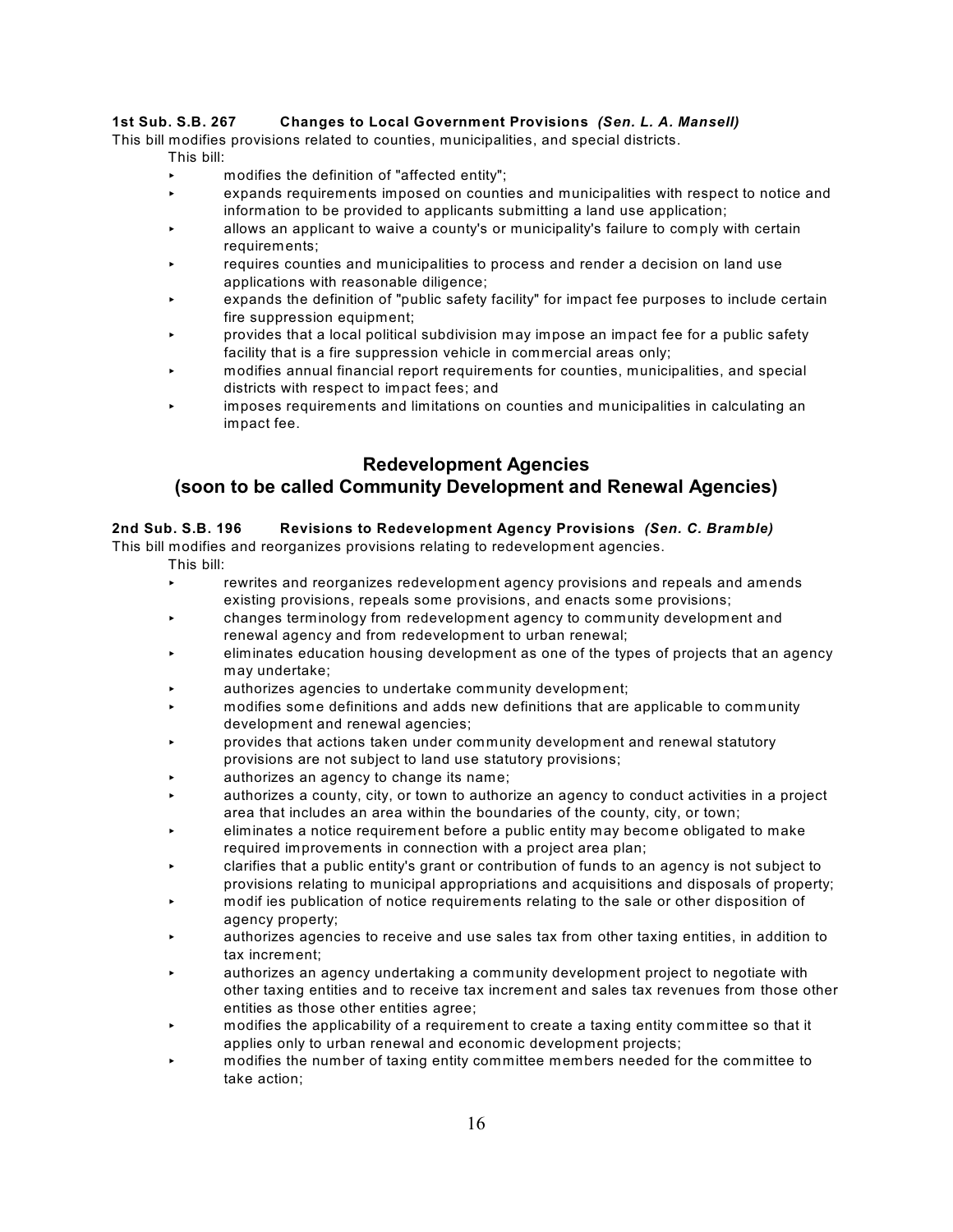- < authorizes an agency to call a meeting of the taxing entity committee and imposes requirements on the notice that must be sent to do so;
- prohibits a taxing entity committee from voting on a proposed urban renewal or economic development budget or budget amendment at the first meeting to consider the budget or amendment unless all members present consent;
- < prohibits a second meeting on a budget or budget amendment from being within a certain number of days after the first meeting;
- requires a taxing entity committee to meet annually;
- replaces the county assessor with the county auditor in a provision requiring a written report to the taxing entity committee;
- < enacts language allowing additional tax increment to be used under a pre-July 1, 1993 project area plan for a convention center or sports complex if construction of the center or complex has begun before June 30, 2002;
- < provides that an agency may, in a budget adopted after the effective date of this bill, provide for the agency to be paid any amount of tax increment and for any period of time, subject to taxing entity committee approval;
- < modifies limitations on the use of tax increment involving the development of retail sales;
- < provides for the permissible uses of sales tax received by an agency;
- < modifies a prohibition against using tax increment for a stadium or arena;
- < modifies a provision allowing an agency to pay agency funds to other taxing entities to allow a taxing entity to withhold its portion of tax increment used to pay other taxing entities if the agency does not pay all taxing entities proportionally equal amounts;
- requires the value of property with respect to which a taxing entity receives taxes or increased taxes for the first time to be counted as new growth;
- repeals provisions relating to relocation plans for families and persons displaced from a project area;
- shortens the time for a person to contest a project area plan or budget;
- < eliminates a provision prohibiting implementation of a project area plan after three years unless the plan is readopted;
- < modifies provisions relating to a challenge of a finding of blight;
- < modifies provisions relating to an amendment of a project area plan;
- < narrows a provision prohibiting the adoption of a budget that exceeds certain limits to apply to only urban renewal projects;
- < modifies a provision relating to the waiver of a requirement that a percentage of tax increment funds be used for housing;
- < modifies a provision defining blight;
- < modifies the requirements applicable to a blight study;
- < modifies the standards that apply to a district court review of a finding of blight;
- < modifies the hearings required for an urban renewal and economic development project;
- modifies the class of property owners to which notice is required to be given;
- < modifies provisions relating to notice that an agency is required to provide;
- < establishes separate provisions for urban renewal, economic development, and community development with respect to plan adoption, requirements, and amendments;
- repeals provisions relating to property owner participation in development in a project area;
- repeals a provision limiting the size of a project area;
- repeals a provision requiring the preparation of a statement of property owner rights; and
- repeals a provision prohibiting an agency from acquiring property on which an existing building is to be continued on its present site and in its present form unless certain conditions are met.

## **S.B. 245 Redevelopment Agency Amendments** *(Sen. C. Bramble)*

This bill modifies provisions relating to redevelopment agencies.

This bill:

adds a definition of "inactive industrial site";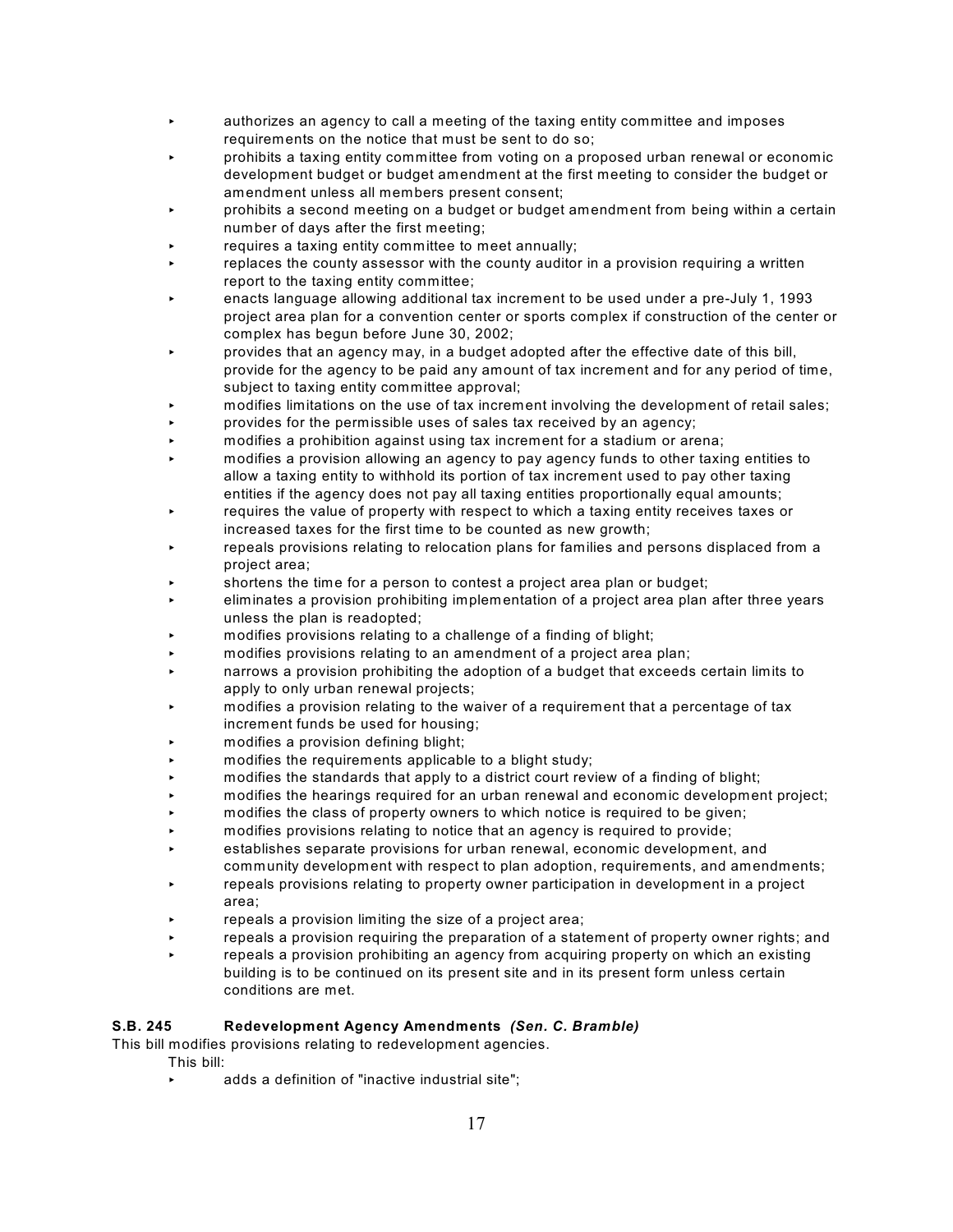- $\triangleright$  modifies requirements applicable to a project area plan;
- < modifies a provision imposing a size restriction on project areas to make an exception for areas that include an inactive industrial site;
- < excludes inactive industrial sites from the calculation of combined incremental value for purposes of a provision prohibiting the adoption of a project area plan if a limit on combined incremental value is exceeded; and
- makes the presence of an inactive industrial site in a project area an alternative to finding blight for purposes of a redevelopment project.

# **Special Districts**

#### **1st Sub. H.B. 6 Utility Improvement Districts Revisions** *(Rep. D. Ure)*

This bill modifies provisions related to improvement districts for the conversion of overhead utilities to underground.

This bill:

- < modifies provisions related to how an assessment on property for the underground conversion of overhead utilities is to be calculated;
- < modifies the requirements for notice of a proposed improvement district and assessment;
	- < modifies provisions relating to the underground conversion of overhead utilities to include:
		- a requirement that the governing body provide notice to property owners that underground service is available and of the requirement to convert the owner's existing electric and communications facilities to underground;
		- the consequence of an owner's failure to convert overhead facilities to underground; and
		- the assessment of costs and expenses of the conversion against the property;
- **EXECUTE:** modifies a provision relating to notice of the levy of an assessment for converting overhead utility facilities to underground;
- < modifies the type of easement that is created upon the failure to convert overhead utility facilities within the required time; and
- < provides that a construction easement terminates once the conversion of overhead utility facilities to underground is completed.

#### **2nd Sub. H.B. 44 Local Government Amendments** *(Rep. B. Dee)*

This bill modifies provisions relating to local governments.

- This bill:
	- < expands the reach of the Local Government Bonding Act so that the act applies to additional independent special districts and to local districts;
	- modifies definitions in the Local Government Bonding Act;
	- adds to the Local Government Bonding Act a provision that:
		- authorizes a local political subdivision to require bonds to recite that they comply with applicable law; and
			- makes bonds incontestible if they contain that recital;
	- < modifies provisions that validates bonds and tax anticipation obligations and proceedings relating to them;
	- < adds a provision authorizing a newly created local political subdivision to issue tax and revenue anticipation notes or bonds;
	- adds to the Local Government Bonding Act a provision that makes bonds legal investments for various funds, allows funds to be invested in or loaned upon the security of local political subdivision bonds, and allows bonds of a local political subdivision to be used as security for the faithful performance on execution of a court or private trust or other act;
	- < expands the reach of a provision under which an independent special district may be conclusively presumed to have been lawfully created and existing to apply to all independent special districts rather than those created after May 4, 1999;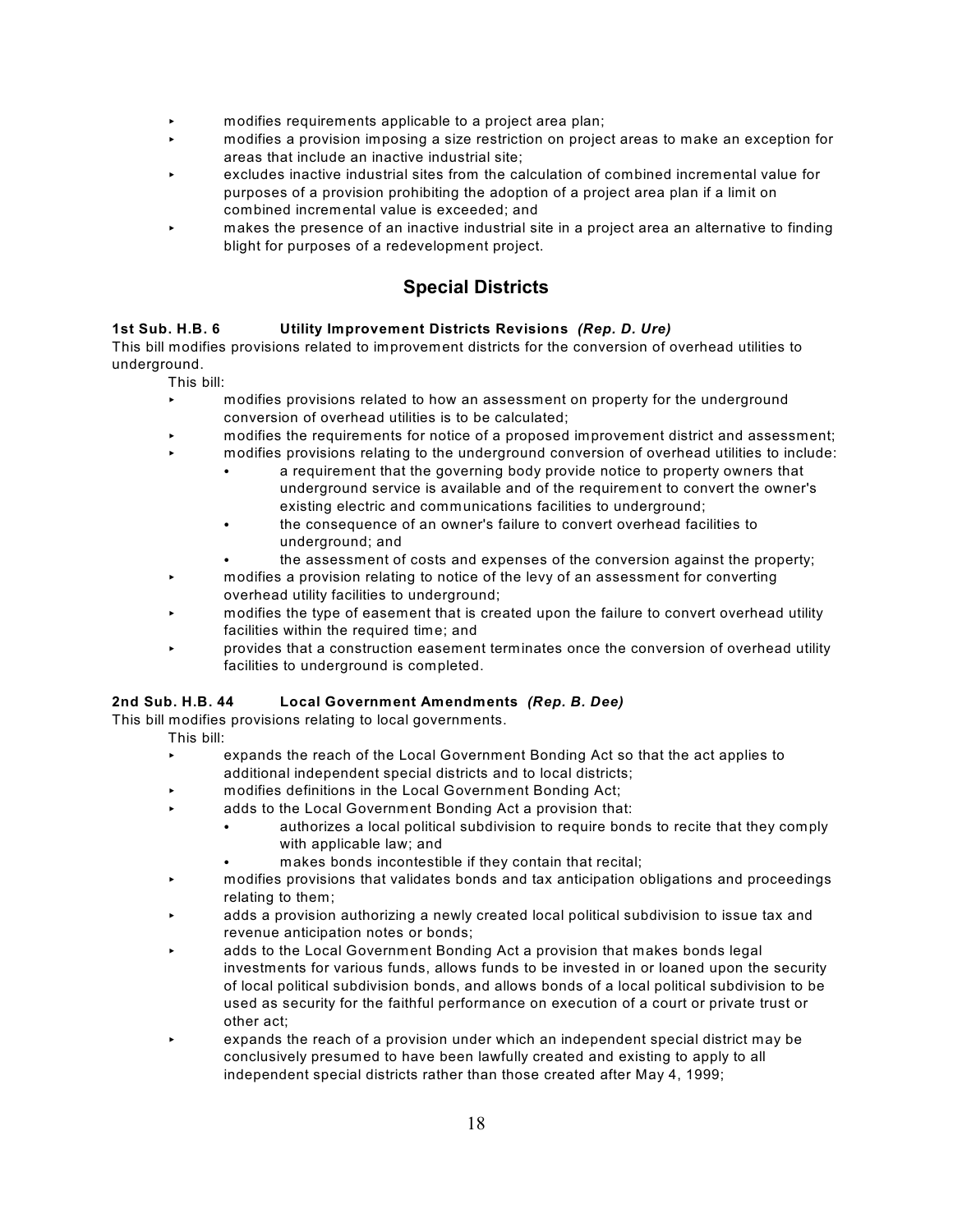- $\triangleright$  modifies the bonding authority of cemetery maintenance districts;
- modifies county service area provisions related to bonding;
- < authorizes mosquito abatement districts to issue notes and bonds, subject to a debt limit;
- < modifies provisions applicable to administrative control boards of special service districts;
- < eliminates independent special districts provisions made redundant and superfluous because of changes in this bill to the Local Government Bonding Act; and
- < modifies provisions relating to the issuance of bonds by a municipal building authority.

#### **S.B. 111 Water Conservancy District Amendments** *(Sen. T. Hatch)*

This bill modifies provisions related to tax levies imposed by water conservancy districts.

- This bill:
	- < modifies the time that triggers a water conservancy district's ability to impose a higher tax levy; and
	- < modifies a provision that allows a water conservancy district to increase its tax rate so that it applies to districts that contain land located within the Lower Colorado River Basin instead of just districts served by water apportioned by the Colorado River Compact to the Lower Basin.

# **Taxation**

#### **3rd Sub. H.B. 55 Property Tax - Circuit Breaker Qualifying Limits** *(Rep. W. Harper)*

This bill increases the homeowner's credit amounts and increases the household income qualifying limits for both the homeowner's credit and the renter's credit.

This bill:

- < modifies the definition of a claimant to increase the age at which a claimant may qualify for a homeowner's or renter's credit;
- increases the homeowner credit amounts that a claimant may claim;
- < increases the household income qualifying limits for the homeowner's credit; and
- < increases the household income qualifying limits for the renter's credit.

## **2nd Sub. H.B. 309 Municipal Energy Sales and Use Tax Amendments** *(Rep. G. Hughes)*

This bill modifies provisions of the Municipal Energy Sales and Use Tax Act.

- This bill:
	- < enacts definitions;
	- < enacts provisions relating to a reduction in the municipal energy sales and use tax on the sale or use of natural gas;
	- **EXECT** requires a reduction in the amount of the natural gas portion of the municipal energy sales and use tax revenues paid to municipalities in December 2006 and December 2007 in an amount equal to the amount by which sales tax revenues exceed the amount of the previous year's revenues plus 10%;
	- < requires gas suppliers to reduce the municipal energy sales and use tax rate in December 2006 and December 2007 to offset the reduction in the natural gas portion of the municipal energy sales and use tax revenues to municipalities; and
	- < enacts provisions related to the process for accomplishing those reductions.

# **2nd Sub. H.B. 338 Property Tax Exemption for Business Personal Property** *(Rep. J. Dougall)*

This bill amends the Property Tax Act relating to exemptions for certain personal property from assessment and taxation.

- < exempts certain personal property of a taxpayer if the tangible personal property has a total value of \$3,500 or less;
- < gives the State Tax Commission rulemaking authority; and
- makes technical changes.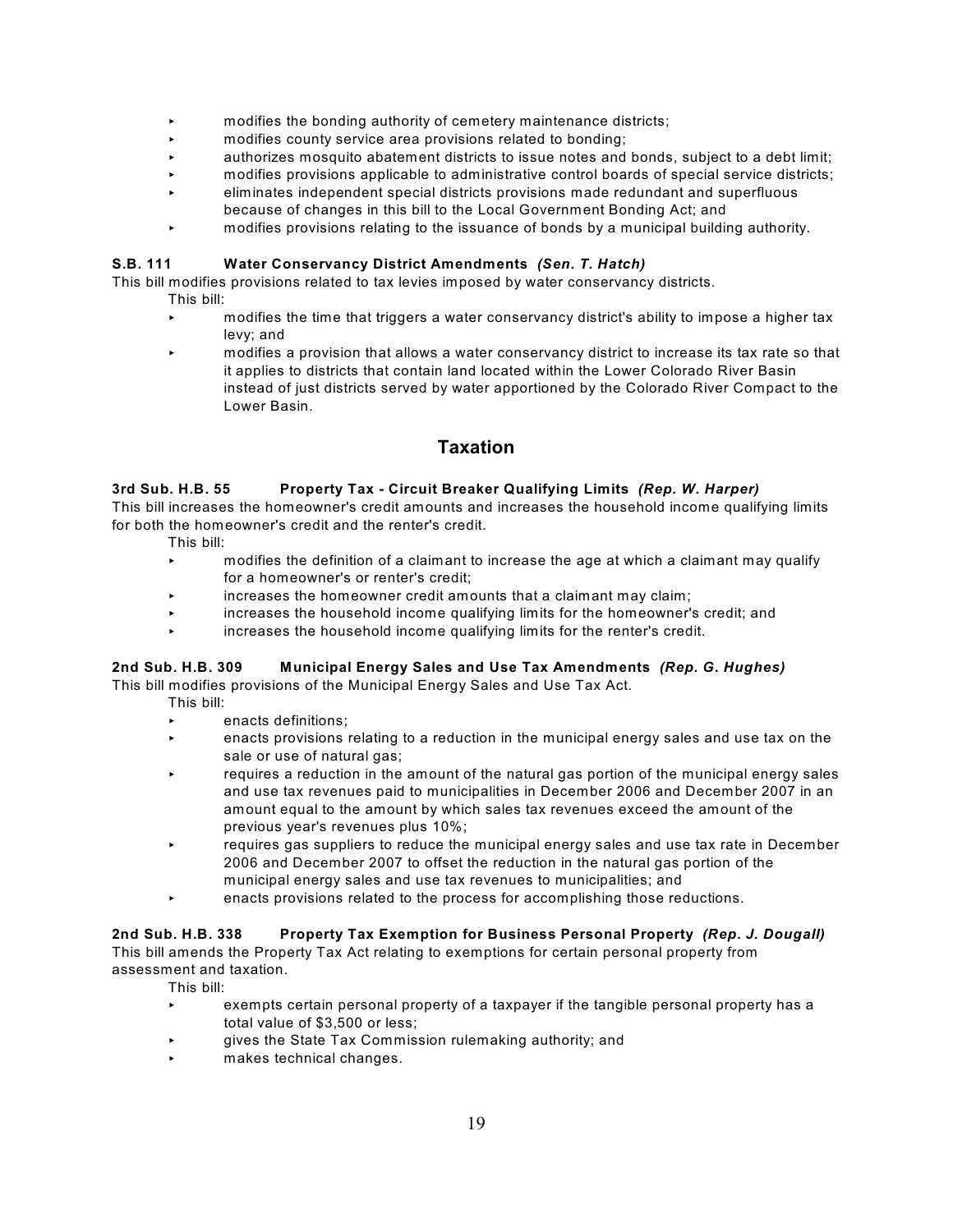#### **2nd Sub. H.J.R. 1 Resolution Regarding Property Tax on Personal Property** *(Rep. J. Dougall)*

This joint resolution of the Legislature proposes to amend the Utah Constitution to revise provisions relating to the taxation of personal property.

- This resolution proposes to amend the Utah Constitution to:
	- < authorize the Legislature to provide a property tax exemption for tangible personal property that would generate an inconsequential amount of revenue.

#### **1st Sub. S.B. 35 Local Option Sales and Use Tax Distribution Amendments** *(Sen. G. Bell)*

This bill amends the Local Sales and Use Tax Act to address distributions of sales and use tax revenues to counties, cities, and towns.

This bill:

- < provides definitions; and
- < addresses the minimum amount of sales and use tax certain counties, cities, or towns shall receive for purposes of the 1% local option sales and use tax.

# **Miscellaneous**

#### **H.B. 207 Inherent Risks of Participating in Recreational Activities on Property Owned by Local Government** *(Rep. D. Bowman)*

This bill amends a provision relating to the inherent risks of participating in recreational activities on property owned by a county or municipality.

This bill:

- < adds ice skating and fishing to the definition of recreational activities in a provision prohibiting a person from making a claim for a personal injury or property damage resulting from the inherent risks of participating in the recreational activity on property owned by a county or municipality;
- expands the definition of recreational activities; and
- < extends to independent special districts the protection from liability that counties and municipalities have for claims resulting from inherent risks of certain recreational activities.

#### **H.B. 250 Local Governments Restrictions on Limiting Certain Fees** *(Rep. G. Hughes)* This bill modifies a provision relating to local government control on rents.

This bill:

< prohibits counties, cities, and towns from imposing controls on fees on private residential property.

#### **H.B. 383 Vehicles Used for Agricultural Purposes** *(Rep. K. Gibson)*

This bill enacts provisions relating to the use of implements of husbandry.

This bill:

< provides that counties and municipalities may not prohibit or punish the tracking of dirt, mud, or other debris onto roads resulting from the operation of implements of husbandry if the operation is consistent with accepted agricultural practices.

#### **H.B. 423 Limitation on Local Highway Authorities** *(Rep. W. Harper)*

This bill modifies the Motor Vehicles Code by prohibiting a local highway authority from enacting certain provisions.

This bill:

**Part is exampled to provides that a local highway authority may not prohibit or restrict the use of a cellular** phone by the operator or passenger of a motor vehicle.

#### **1st Sub. H.B. 446 Surplus Lands Amendments** *(Rep. M. Walker)*

This bill enacts provisions relating to the sale and purchase of school district surplus lands.